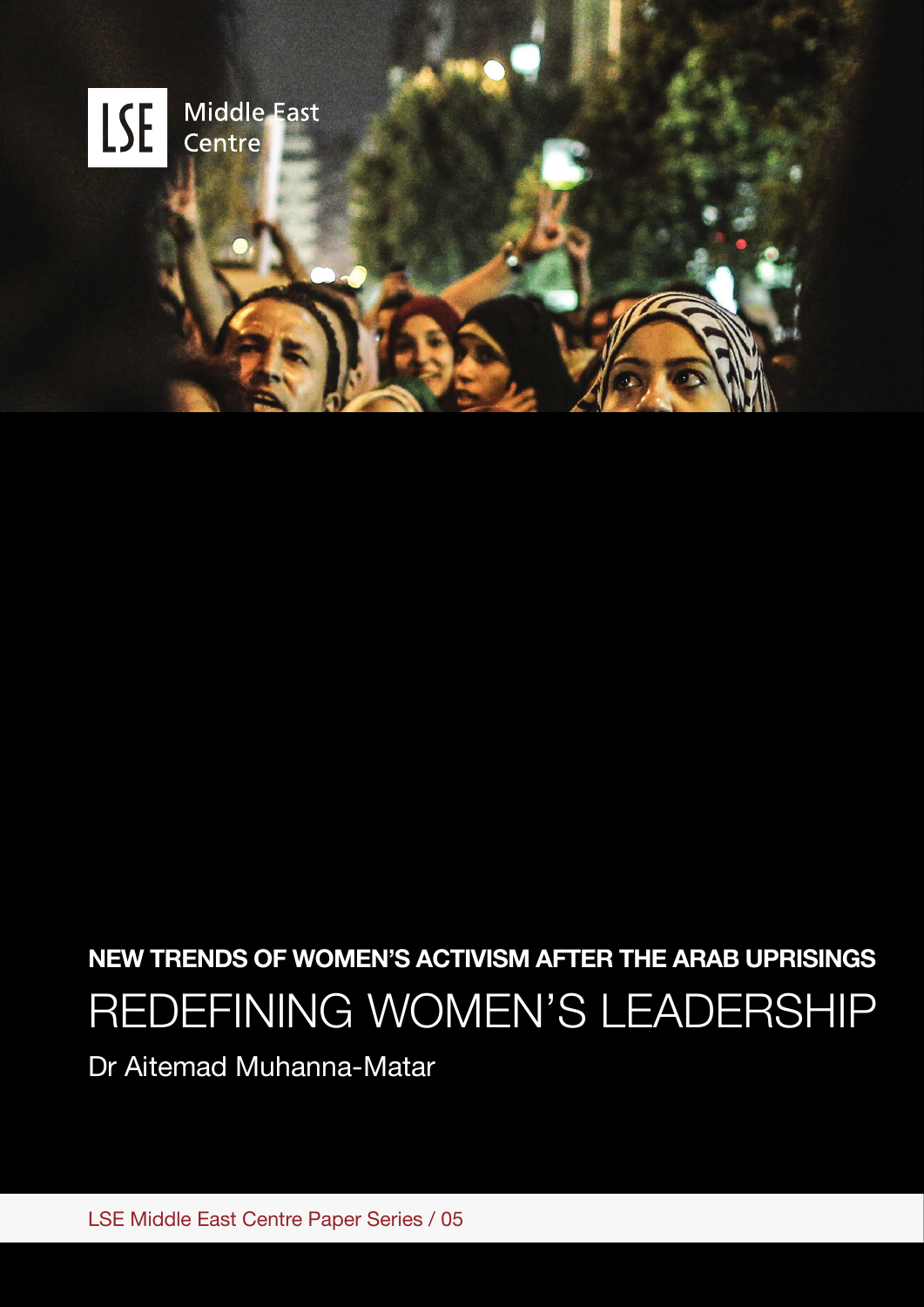# About the LSE Middle East Centre

The LSE Middle East Centre opened in 2010. It builds on LSE's long engagement with the Middle East and provides a central hub for the wide range of research on the region carried out at LSE.

The Middle East Centre aims to enhance understanding and develop rigorous research on the societies, economies, polities, and international relations of the region. The Centre promotes both specialized knowledge and public understanding of this crucial area and has outstanding strengths in inter-disciplinary research and in regional expertise. As one of the world's leading social science institutions, LSE comprises departments covering all branches of the social sciences. The Middle East Centre harnesses this expertise to promote innovative interdisciplinary research and training on the region.

The Middle East Centre engages in a wide variety of activities, including:

- • Promoting open and critical debate about the politics, societies and economics of the Middle East and North Africa;
- Disseminating knowledge about the Middle East through Centre's lectures, web resources, and publications and through LSE, community and media activities;
- Fostering research and training among LSE and visiting scholars and students;
- Providing a rich research environment for the development of new scholars;
- Establishing and cultivating ties with Middle East institutions;
- Stimulating collaboration with scholars in other international institutions.

**Cover Image:** March against Proposed Protest Law, Egypt 2013, © Mosa'ab Elshamy, all rights reserved.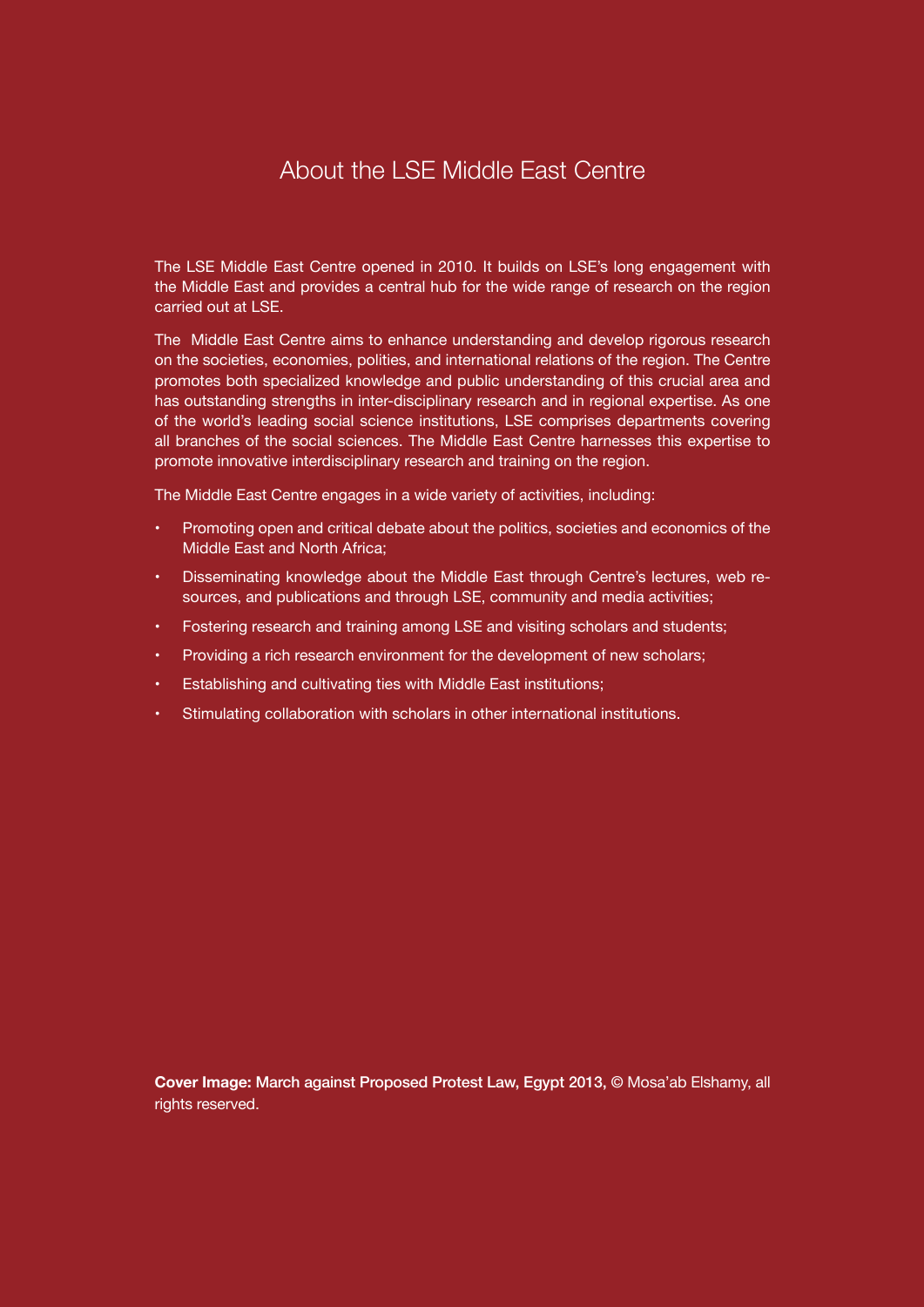

# NEW TRENDS OF WOMEN'S ACTIVISM AFTER THE ARAB UPRISINGS REDEFINING WOMEN'S LEADERSHIP

Dr Aitemad Muhanna-Matar

LSE Middle East Centre Paper Series / 05 November 2014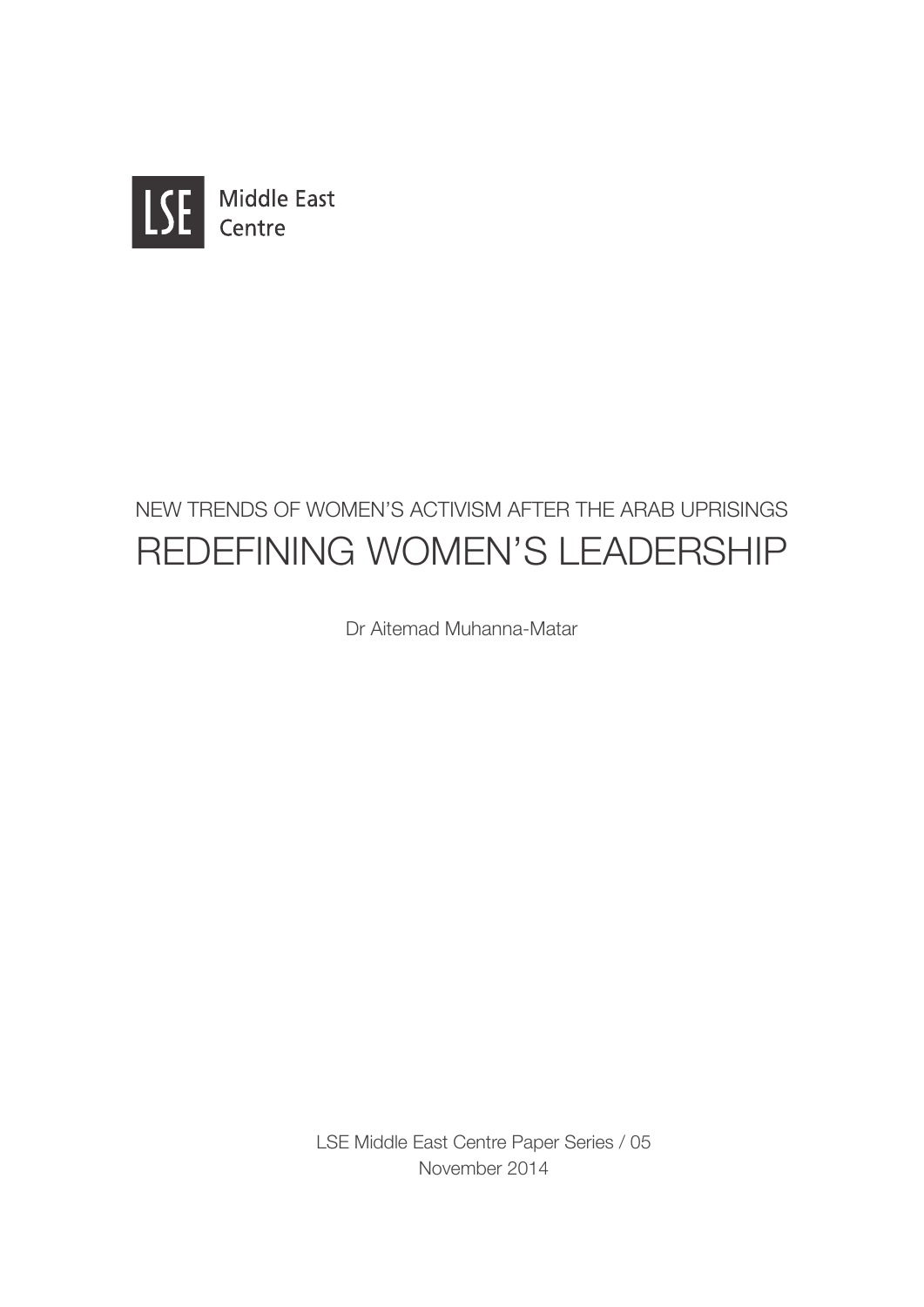### About the Author

Aitemad Muhanna-Matar is a Research Fellow at the LSE Middle East Centre. She is currently conducting a research project on salafist youth in Tunisia and the process of subjectification. In 2013, she managed a regional research project funded by Oxfam-GB and run by the LSE MEC in five Arab countries entitled *Women's political participation across the Arab region: Mapping of existing and new emerging forces in the region.* Prior to that, her research concentrated on the historical trajectory of Gazan women's religiosity, agency and subjectivity, drawing on different discourses of religion and secularism. Dr Muhanna-Matar's PhD thesis in 2010 examined the effects of the second Palestinian Intifada on women's agency and contributed to challenging mainstream liberal conceptions of women's empowerment. It was published in a book *Agency and Gender in Gaza: Masculinity, Femininity and Family during the Second Intifada*, by Ashgate in 2013. Since the mid-nineties, she has garnered substantive academic and development research experience with UNDP, UNIFEM, the World Bank, SIDA and the Institute of Women's Studies at Birzeit University.

#### © Aitemad Muhanna-Matar 2014.

The views and opinions expressed in this publication are those of the author(s) and do not necessarily represent those of the London School of Economics and Political Science (LSE) or the Middle East Centre. This document is issued on the understanding that if any extract is used, the author(s) and the LSE Middle East Centre should be credited, with the date of the publication. While every effort has been made to ensure the accuracy of the material in this paper, the author(s) and/or the LSE Middle East Centre will not be liable for any loss or damages incurred through the use of this paper.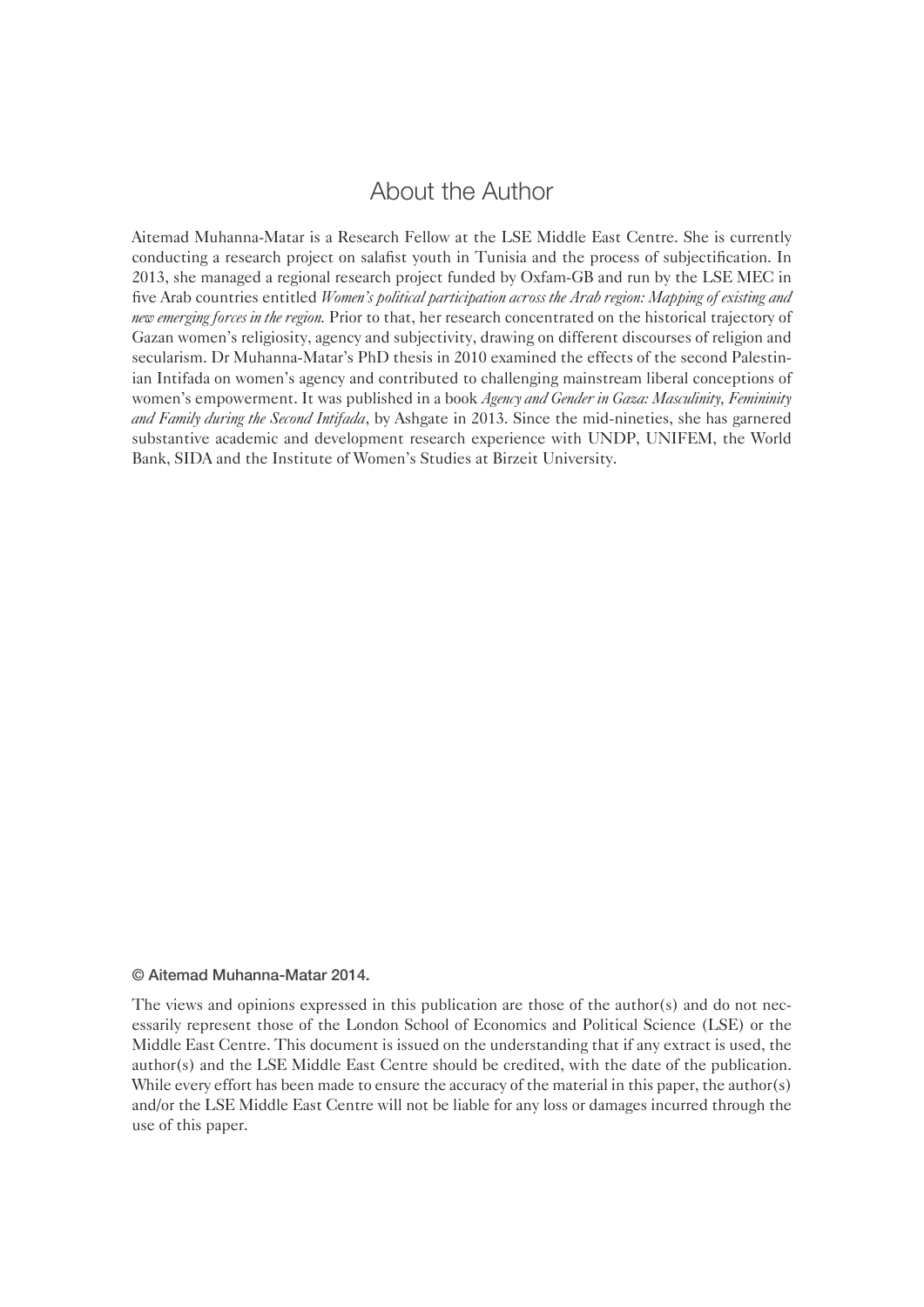## Abstract

This paper is based on empirical field-based research conducted in five Arab countries (Egypt, Tunisia, Morocco, Yemen and the occupied Palestinian territory) in 2013. Given the complex context of division in women's political participation in post-uprising countries, the research focuses on how emerging young female leaders – ordinary educated women with no specific feminist consciousness or previous political involvement – succeeded in shaping a new form of women's activism. The main argument of this research is that the newly emerged non-feminist women's leaders, especially those who represent Islamist parties and their conservative gender agenda, have the potential to re-signify their gender norms within the moral framework of Islamic tradition, as well as to transform their political leadership into a feminist leadership. This happens through women's discursive habituation of non-stereotypical gender roles and relations, regardless of ideological framework or references.

#### Key Findings

- The political, religious, sectarian and territorial divisions in the post-uprisings Arab context creates opportunities for young women activists to challenge stereotypical gender performance and to act autonomously and critically;
- Young female leaders with no feminist consciousness and knowledge develop their feminist approach through their experience of political and social activism by understanding the local context and its diversity and reflecting on their actual exercise of political agency;
- Feminist leadership is possibly achieved as an outcome of non-feminist women's activists' habituation or performance of non-stereotypical gender roles that are situationally encouraged and recognised by the public at certain times and in certain places;
- Although the performance of non-feminist leaders, particularly Islamist women activists, does not operate in resistance to patriarchy, it successfully contributes to redefining gender norms in an empowering manner;
- Women's power manoeuvring within patriarchal and tribal society institutions has succeeded in constructing new gender practices that challenge the social and political exclusion and marginalisation of women;
- Women's organisations across the spectrum (faith-based and secular) agree on the priority of working with and for poor, illiterate and rural women to end their socio-economic marginalisation. This consensus provides an important opportunity for re-framing the approach to women's empowerment;
- Focusing exclusively on women's rights in an isolated manner leads to decontextualising the process of women's empowerment and a failure to shape interventions that are responsive to local women's preferences and dynamics of action.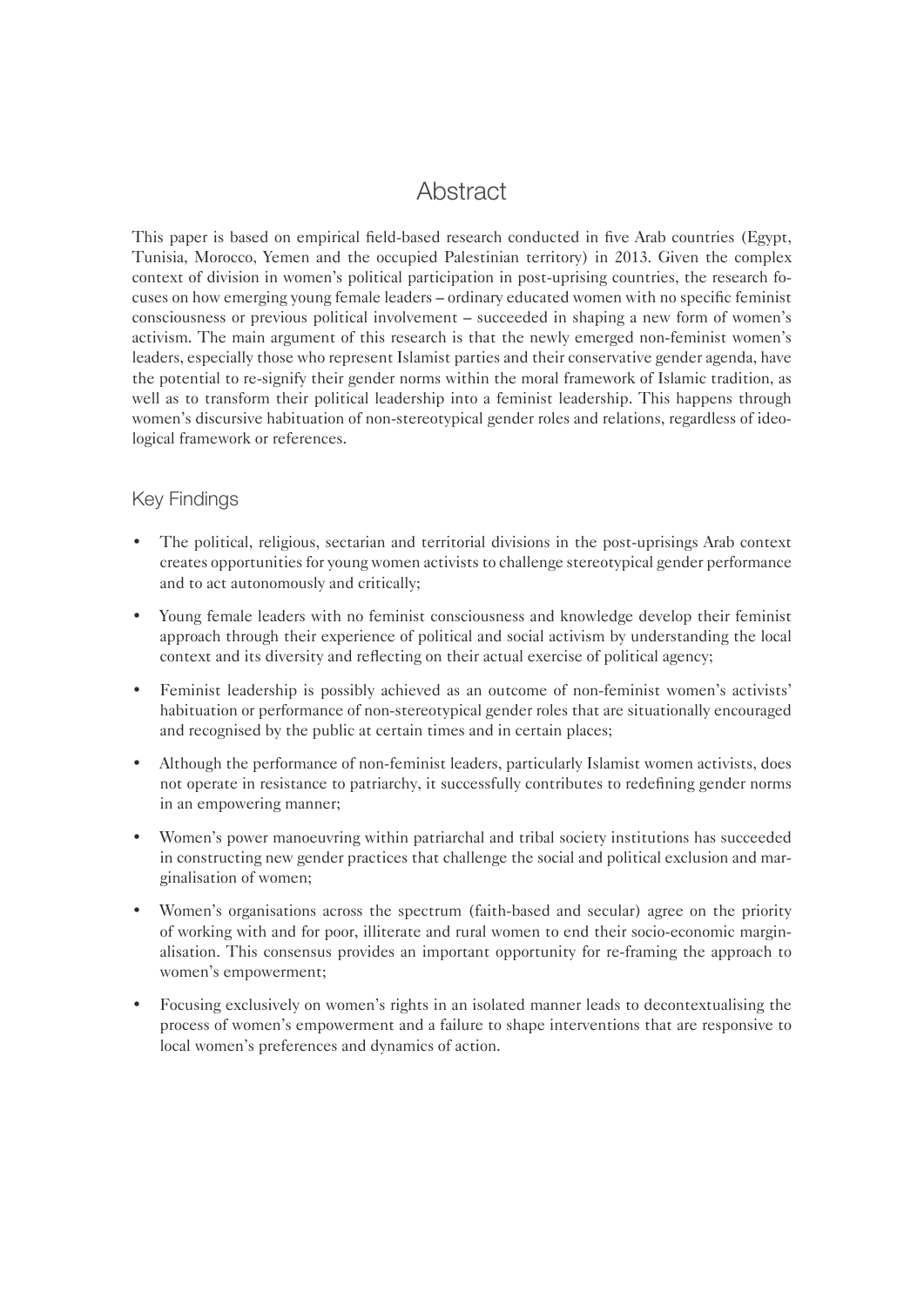#### Introduction

Since the outset of the Arab uprisings, women have actively engaged in the changing politics of their countries. Women in Tunisia, Yemen, Morocco and Egypt, amongst others, have contributed significantly through protests, demonstrations, lobbying and advocacy. Yet, women activists, and their voices and networks, remain fragile and divided due to an ostensibly Islamic/secular divide. Political polarisation and the resulting division between Islamic women's organisations and secular feminist organisations characterise post-uprisings transitions.

This is illustrated in the mutual suspicions between the key Islamic and secular political actors and the persistent tension between the two groups with regard to their different ideological interpretation of women's rights (between *shari'a* and international law). Both Islamist women and feminist activists, particularly the elites, enhance the binary between Islamic culture and feminism. They assume there is no way to reconcile universal feminist principles based on international laws with local religious and cultural values and practices that have historically been distorted and misinterpreted by dominant male religious and political authorities (Badran 2009, Salim 2011).

However, the fragmented political context after the uprisings has allowed the emergence of a new trend of women's activism that may be seen as a new wave of feminism. This has challenged the Islamic/feminist binary and the elitist character of the Arab feminist movement (Sika and Khodary 2012). After the uprisings, Muslim women have become widely engaged in grassroots youth and women's activism, advocating not only for their civil and political rights, but also for the civil rights of all marginalised social groups. Both religious and non-religious young educated women have created a public space for communicating their ideas and beliefs and for debating with other generations, along with the older political and feminist leadership, to affirm their belonging to their community.

The new trend of mass women's activism and leadership has challenged the Western and national secular feminist assumption that women are major losers of the Arab uprisings because their political representation in formal politics has not met the international criteria of gender equality and because of the essentialist feminist view that an acquisition of power by Islamist political parties is a threat to women's equal rights.<sup>1</sup> This assumption is arguably mistaken when we look comprehensively at the new trends of women's and youth activism, beyond the singular normative liberal feminist view that restricts women's empowerment to their representation in formal politics in accordance with universal international laws and through gender quotas. However, a gender quota, although a facilitating mechanism for women's political empowerment, also entails the risk of serving patriarchal political agendas, as happened with previous Arab authoritarian regimes (Moghadam 2009, Goulding 2009, Al-Arasi 2012, Senigeur 2011, Sika and Khodary 2012).

Thus, the definition of women as winners or losers of the uprisings has to be understood not only on the basis of the immediate outcome of their political and civil engagement during transition periods, or of electoral results achieved through institutional alliances at formal political levels. It also has to be based on a nuanced understanding of the process and dynamics women develop and redevelop through experiencing political and social engagement and the reflection of these in the forms of power they gain.

<sup>&</sup>lt;sup>1</sup> See the article in *France News*, 'Women among the biggest losers in Arab Spring' http://www.france24.com/ en/20131112-women-arab-uprising-violence-sexual-abuse-egypt-syria-saudi-arabia; also the article in Qantara. de, Commentary by Moha Ennaji 'Arab Women's Unfinished Revolution' http://en.qantara.de/content/commentary-by-moha-ennaji-arab-womens-unfinished-revolution (accessed 15/11/2013)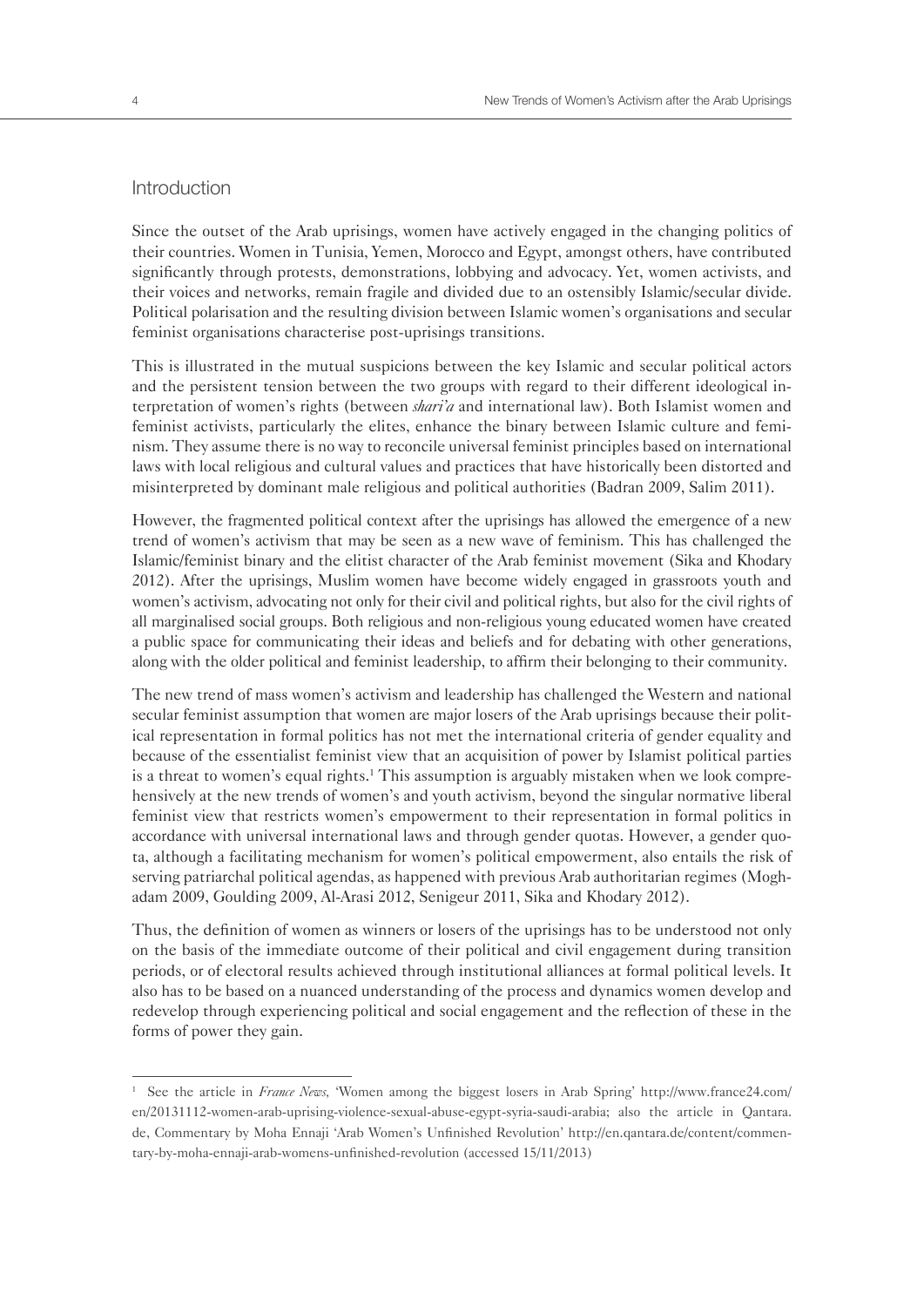This paper aims to understand how the process of women's political participation during and after the uprisings created opportunities for the emergence of new forms of women's activism. It examines how women learn and experience their gendered-self differently. Through their involvement in the process of social and political change for different intersectional factors (religious, sectarian, territorial, socio-economic and others), women learn and develop new manoeuvring and leadership skills and become critical of the actuality of gender and gender relations in their society. The research also reflects on the new form of women's leadership and how it could contribute to redefining women's activism and empowerment towards longer-term social and gender change in Arab countries.

This paper draws on the analysis and findings of five empirical country-level studies conducted in Tunisia, Egypt, Yemen, Morocco and the occupied Palestinian territory (oPt). While neither Morocco nor the oPt experienced an uprising, these provide case studies which complement the research by examining the effect of the Arab uprisings on the models of Moroccan and Palestinian women's activism and leadership. The country-based research adopted qualitative research methodology, generating in-depth diverse analysis using multiple methods, namely: workshops with policy- and law-makers; focus groups (FGs) with women's and human rights civil society organisations and Community Based Organisations (CBOs), as well as with poor women from urban and rural communities; individual key informant interviews with representatives of government and non-government feminist organisations to cross-check and triangulate data and analysis; and semi-structured individual interviews with women and men representing the different political and women's actors who influence women's political participation and empowerment.

In each country surveyed, fieldwork was conducted in two major sites, one rural and one urban. In total, the research team conducted FGs with: 474 women from poor urban and rural communities; 203 Civil Society Organisations (CSOs) and CBOs working on women's issues, development, human rights and youth matters – including CSOs working at either the national or local levels; and 117 individual interviews with government and civil society representatives (both men and women). Five workshops were also held with policy- and law-makers in the different countries.

The research was conducted as part of a project directed by Dr Aitemad Muhanna-Matar and managed by the LSE Middle East Centre. The research team consisted of five researchers, each focusing on a specific country: Aitemad Muhanna-Matar, Tunisia; Wameedh Shakir, Yemen; Hanan Darhour, Morocco; Maisa Shquir, oPt; and Amal Hamada, Egypt. The five researchers implemented the research in partnership with national and local women's organisations, each producing a country-specific report. These were then collected into a cross-national report, written by Dr Muhanna-Matar with assistance from Laura Mitchell. This paper forms a selected part of the cross-national report, focusing on the forms of women's activism and leadership that emerged during and after the uprisings. It will first discuss how the uprisings contributed to the emergence of new forms of women's and youth activism. Second, it will reconceptualise women's activism and leadership in the context of the studied countries and identify the opportunities and risks created by the new forms of women's activism. Third, it will discuss donor policies and women's CBOs' attitudes towards them. Fourth, it suggests a list of policy-oriented recommendations for international agencies working on women's empowerment and leadership.

Funding for this research was provided jointly by the Swedish International Development Cooperation Agency (SIDA) and Oxfam. The views expressed in the report are solely the views of the author. The report does not in any way represent the views of SIDA, Oxfam or its partner organisations. The findings presented should not be interpreted as SIDA, Oxfam, or its partners' position. Any errors are the responsibility of the author alone. SIDA, Oxfam and its partners do not accept any liability for any errors in the report.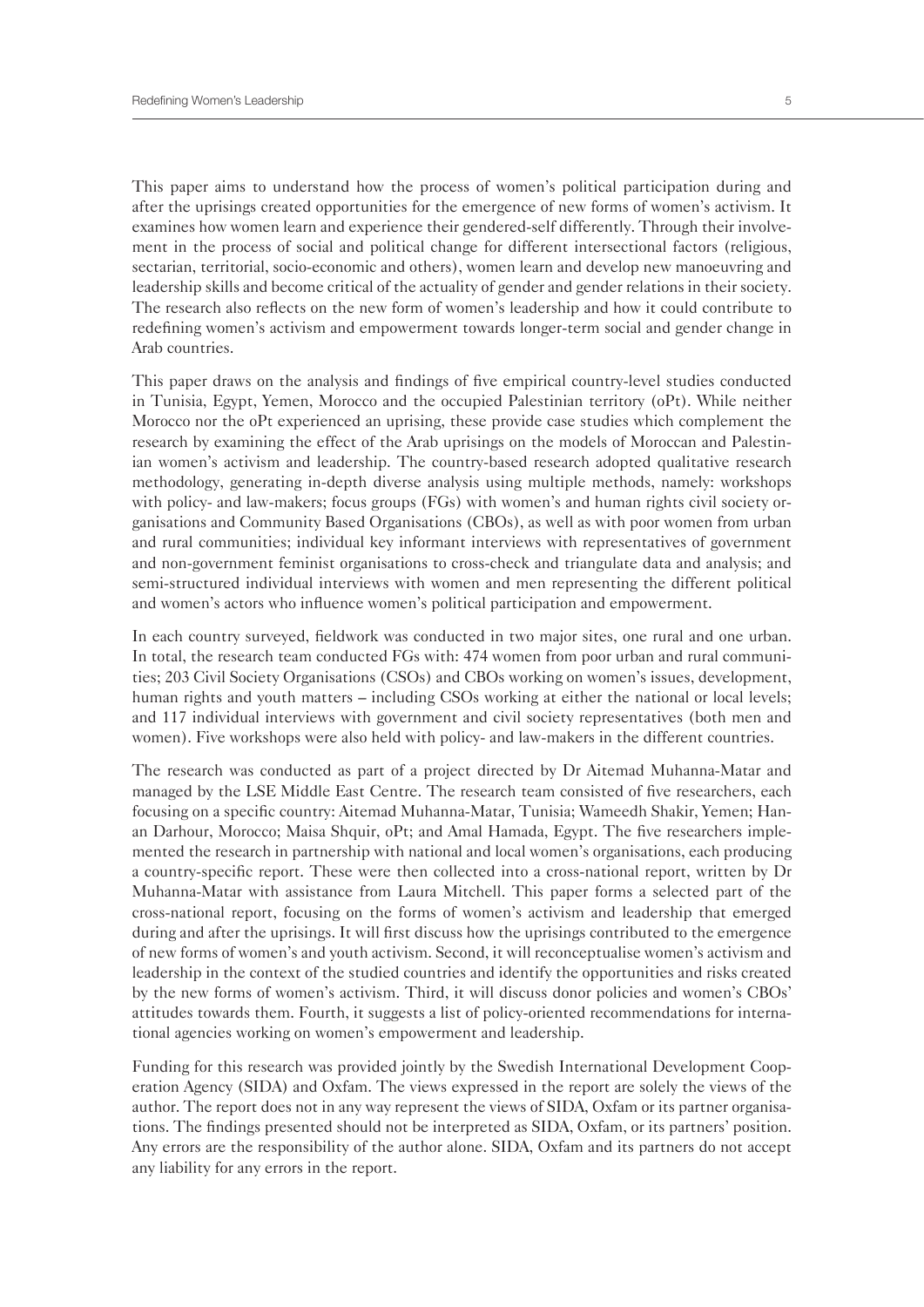#### Emerging Forms of Women's Activism and Leadership in Post-Uprisings Arab Countries

Multiple forms of women's activism and leadership have emerged during the Arab uprisings; some new, others older and more established. As a result of these engagements, many Arab women played a key role in the different political, youth, labour, development and religious societal entities that struggled together against authoritarian regimes and their oppressive economic policies and security systems. For scholar and activist Rabab El-Mahdi, the diversity of women's activism in post-uprisings Arab countries challenges the hegemonic essentialist understanding of liberal feminism that sees itself as 'the one way to women's progress and betterment'. For El-Mahdi, a women's movement 'is not only determined as such through the sex of its constituency and participants, but also through its goals and declared consciousness' (El-Mahdi 2011, 380). The diversity in women's activism also challenges the Middle Eastern liberal feminism that presents Islam as particularly sexist and anti-feminist (Shaikh 2003: 148).

This paper focuses on three newly emerged forms of women's activism that have not taken a specific feminist framework. The massive number of ordinary women, with no specific feminist knowledge and experience, who participated in the protests, provided the impetus for shaping a new form of women's, or feminist, consciousness and practice different from the old elitist model of feminism. The latter is perceived by a large number of Arab Muslim men and women as an imported concept from colonial times, which is mainly adopted by educated middle- and upper-class elite Arab women (Khan and Fournier 2012). Old elitist liberal and socialist feminists in the Middle East focused on challenging patriarchal culture and politics, explicitly identifying Arab and Islamic culture as the source of misogyny in the region (Bona 2013). They called for a cultural revolution, by changing personal status laws, and pushing the state to respect and comply with national and international obligations towards gender legislative reform (Pruzan-Jørgensen 2012: 31). However, traditional feminists have failed 'to reconcile universal feminist principles with local cultural values and practices' (Bona 2013:242).

Moreover, the new forms of women's activism in the Arab uprisings challenged ethnocentric feminist Western observers who have conflated women's agency in the Arab uprisings with feminist desires to be free from cultural and religious constraints, similar to the model of Western liberalism. This reductionist understanding of feminism obscures the multiple objectives and motivations of women's agency (Pratt 2013). It also raises a question: does feminism necessarily require a moral critique of patriarchal religious/traditional practices (Khader 2012)? Whether this is called feminism, a new wave of feminism, or non-feminism depends on how women define themselves in relation to the different theories of feminism, which requires further empirical and theoretical engagement that goes beyond the scope of this paper.

The research presented here gives sufficient evidence that women exercise agency with no specific feminist labelling. Arab women, based on religious and non-religious values, participated in the uprisings with a diversity of interests. They exercised their agency beyond their gender identity, calling for equal rights, human dignity and justice for both men and women, particularly marginalised social groups, without necessarily calling for cultural revolution against patriarchal religious/ traditional practices. Many women activists interviewed are critical of the old feminist movement in their own countries and reject calling themselves feminists to distinguish their new forms of activism from that model.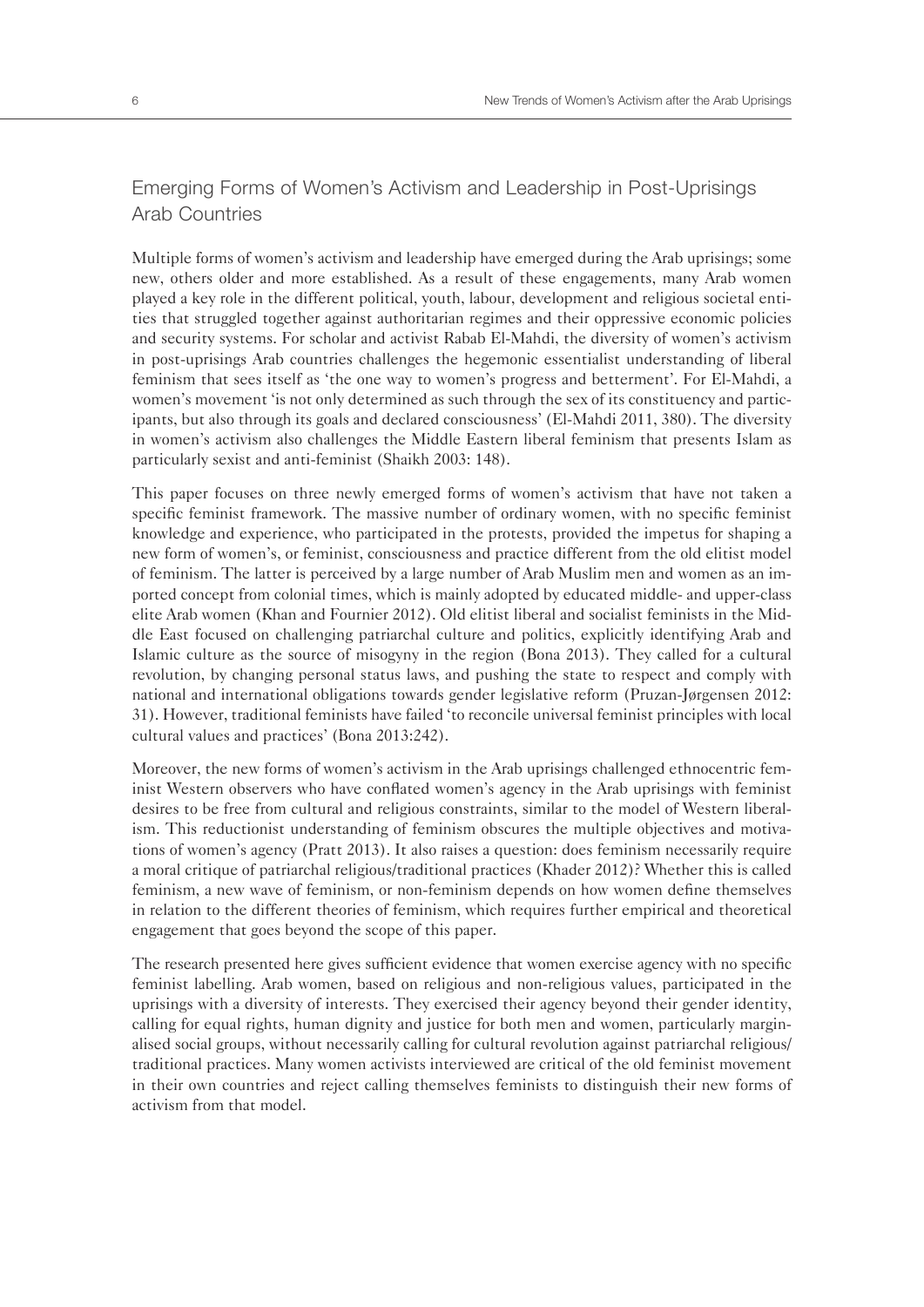#### The Emergence of Young 'Ordinary' Women Leaders

Large numbers of young 'ordinary' women, defining themselves neither as 'Islamist' nor 'secularist and feminist' but as 'activists', have become conscious of and enthusiastic about the meaning and the practice of democracy and citizenship, becoming involved in civil society organisations and popular protests. 'Ordinary' women are defined here as those who had no prior knowledge or institutional experience of feminism and who had not been involved in politics prior to the uprisings. They are neither influenced by the discourses used by the established liberal and socialist feminist non-government organisations, nor by state-sponsored feminism, which is narrowly linked to serving the authoritarian regimes. By contrast, the 'ordinary' women interviewed, including educated, uneducated, rural, urban, poor and middle class, emphasised that the two groups excluded them.

'Ordinary' women include those who had suffered on a daily basis from their state's neoliberal economic policies and oppressive police and security sectors. From the early days of the uprisings, particularly in Tunisia, Egypt and Yemen, these women acted voluntarily as agents aiming to change the politics of their countries. They organised collective actions, but not necessarily on the basis of 'feminist' values or through advocating for women's rights. Their demands went beyond gender (albeit they may affect women and men differently) and included political reform, defence of human rights and freedoms, advocacy of religious and ethnic communal rights and demands for improving working conditions. According to Diane Singerman, ordinary people, particularly young women and men, revolted against neoliberalism and corruption 'that transcends national boundaries and links young people and other activists, cross-nationally' (Singerman, 2013: 4).

The Arab uprisings helped create public spaces where these 'ordinary' women had access to newer and wider audiences who welcomed their voices. In Yemen, a traditionally tribal society, one of the biggest surprises of the peaceful protests that swept the country in 2011 was the visibility and participation of women.<sup>2</sup> This project's research in Yemen found that women see their participation as part of a wider struggle against broader systems of oppression and in support of justice and equality for all Yemeni citizens. Issues of livelihood and insecurity emerged at the top of their agenda, along with the poor state of the economy, unemployment, inflation and the lack of basic social services, such as health care and education.

Wardah Al-Hashdi, a woman in her early thirties, is a typical example of how the Yemeni uprising has produced new women leaders. Al-Hashdi is from a tribal family and participated in the uprising by providing first aid to injured protestors. She said: 'I was a housewife before, but I had to go out and help the injured because it is safer for me, as a woman, in a Yemeni culture that respects the presence of women in conflict areas'.<sup>3</sup> Today, she is one of the leaders of the *Raqeeb* organisation for human rights and her life has completely changed. A reflection of the new model of women's activism and leadership was also illustrated in Hajja Governorate, a northern mountainous area near Sana'a, where a highly unusual incident occurred: a group of rural uneducated women decided to block the main road to protest against frequent fighting and the widespread availability of guns amongst the *Houthis* and *Islah* groups.

<sup>&</sup>lt;sup>2</sup> 'Strong Voices: Yemeni women's political participation from protest to transition', Saferworld, May 2012, available online http://www.gaps-uk.org/docs/Strong-Voices-Yemen.pdf, accessed 17 Nov 2013. Estimates suggest that of the protestors in Yemen, 30% were women. Hakim Almasmari and Mohammed Jamjoom (2011), 'Women march in Yemen's capital', CNN (17 October), available at http://edition.cnn.com/2011/10/17/world/meast/yemen-unrest/index.html?iref=allsearch

<sup>&</sup>lt;sup>3</sup> Interview conducted by Wameedh Shakir, Yemen country researcher, June 2013.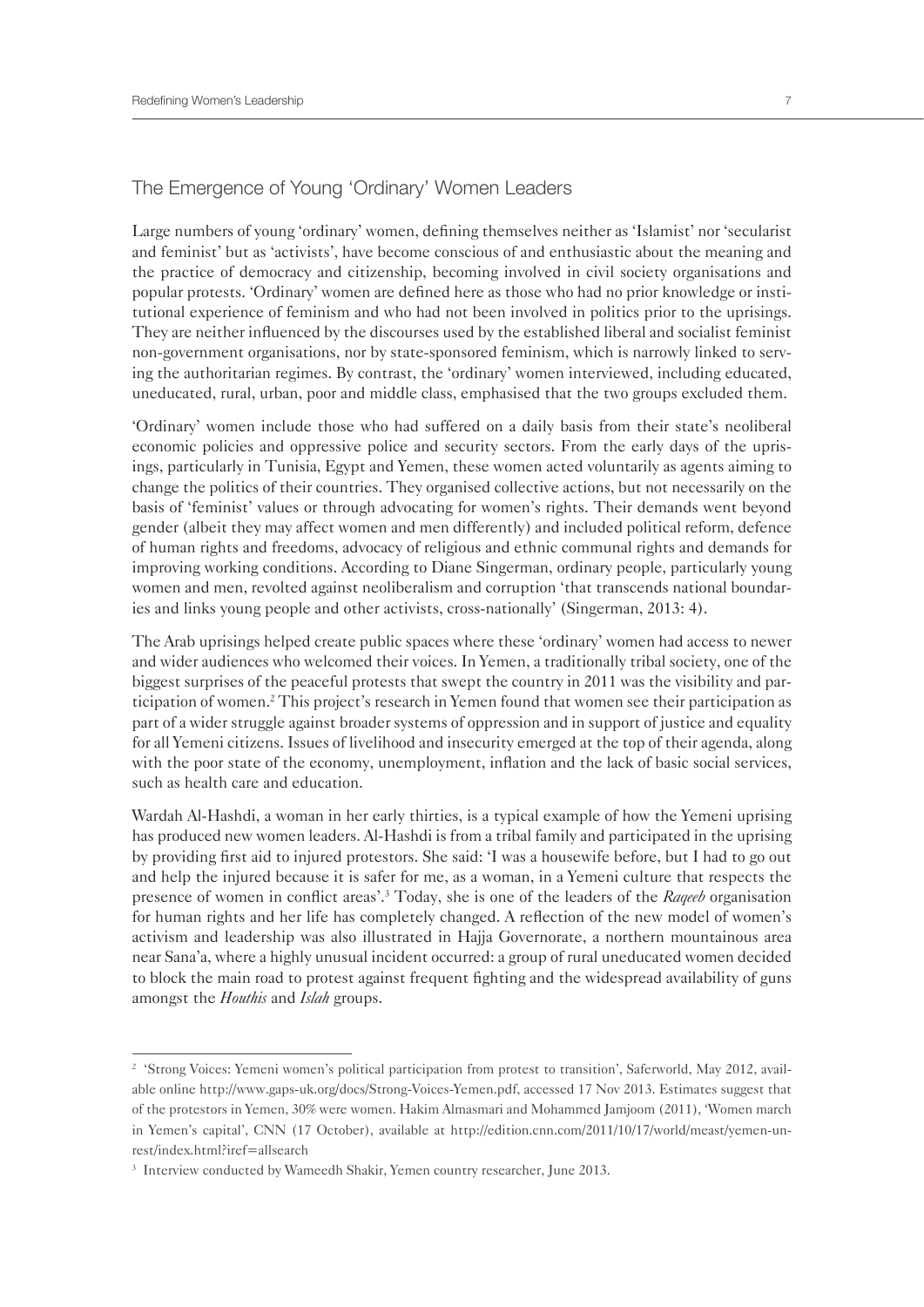In Egypt, the blogger Asmaa Mahfouz became a key figure in the 6 April Youth Movement, which has played an important role in shaping recent Egyptian politics. She re-interpreted the culture of patriarchy – honour and manhood – to encourage Egyptian men to join her in protests against dictatorship. Defending her right to protest, she said: 'If you consider yourself a man, come with me on January 25. Instead of claiming that women should not be there because they will be beaten, let's show a bit of honour, be men, come with me on January 25'.4 Mahfouz was also one of the founders of a group called 'Egypt's Coalition of the Youth of the Revolution', established in June 2012, which is one of many coalitions that were initiated and led by ordinary Egyptian women, religious and non-religious, who had no public profile before the uprisings.

In addition, women's collective actions against sexual harassment in Egypt, Yemen, Tunisia and Morocco are good examples of how women contributed to awakening women's consciousness of their gender and sexuality, and their advocacy against exclusion from the public sphere. For example, '*Shoft Taharosh*' ('I saw harassment'), a coalition initiated by young women in Egypt, has organised several sit-ins protesting against sexual assault in Tahrir Square. Samira Ibrahim<sup>5</sup> is another good example of an 'ordinary' woman who resisted victimisation by the military dictatorship and acted as a publically recognised leader without labelling herself 'feminist'. Ibrahim raised a court case against the Virginity Test (VT) imposed by the Supreme Council of the Armed Forces (SCAF), not in the name of freedom of sexuality from a western feminist perspective (Cornell 1998), but as a refusal to be subjected to a test, which violates her authentic social norms and tradition and is imposed by dictators.

In Morocco, female teenagers, who had not been involved in feminist movements before the uprisings, have initiated an adapted Moroccan version of the Canadian slut-walk. The walk fights sexual harassment against women and draws attention to the daily hardships women experience in the Moroccan public space.<sup>6</sup> Women's activism crystallised on March 10, 2012 with the suicide of 16-year-old Amina Filali after she was forcibly married to her rapist. A Facebook page – 'We are all Amina Filali' – was created by young women activists, who called for public demonstrations and sit-ins to demand changes to the Penal Code. The protests following Amina's tragic death helped traditional women's structures to initiate a national debate on a subject long considered taboo.

Other examples of women's activism from Tunisia should also be cited. Five ordinary women participated in this project's focus groups in Douar Heisher, a poor neighbourhood in Tunis.<sup>7</sup> These women used to be inactive members of the main Tunisian General labour union, the *Union Générale Tunisienne du Travail* (UGTT). Since the Tunisian revolution, they assert that they have become widely engaged in the organised protests and demonstrations led by the UGTT, as well as being involved in organising and mobilising political and human rights campaigns through the union. Their participation in the protests allowed them to realise their influential role in changing the gender politics of society institutions. Women in the UGTT started to advocate for gender quotas within the union hierarchy. A woman teacher from Tunis and active union member for years noted: 'The Tunisian uprising has woken us up to our leadership position within the union. We are the ones who mobilise the workers and do everything on the ground, but when it comes to political decisions, we are ignored'. An unemployed woman from Douar Heisher, who became an active

<sup>&</sup>lt;sup>4</sup> YouTube video of Asma Mahfouz available at: http://www.youtube.com/watch?v=SgjIgMdsEuk, accessed on 7/09/2014.

<sup>5</sup> Samira Ibrahim's story of her struggle against the virginity test, available at: http://www.globalpost.com/dispatch/ news/regions/middle-east/egypt/120731/samira-ibrahim-virginity-test-freedom-fighting

<sup>6</sup> Lahdidi, Mehdi (2012), 'Woman Choufouch, une marche contre le harcelement sexuel dans nos rues' http://www.maghress.com/fr/albayane/12258

<sup>7</sup> Focus group organised and facilitated by Dr Aitemad Muhanna-Matar in Douar Heisher, 17 April 2013.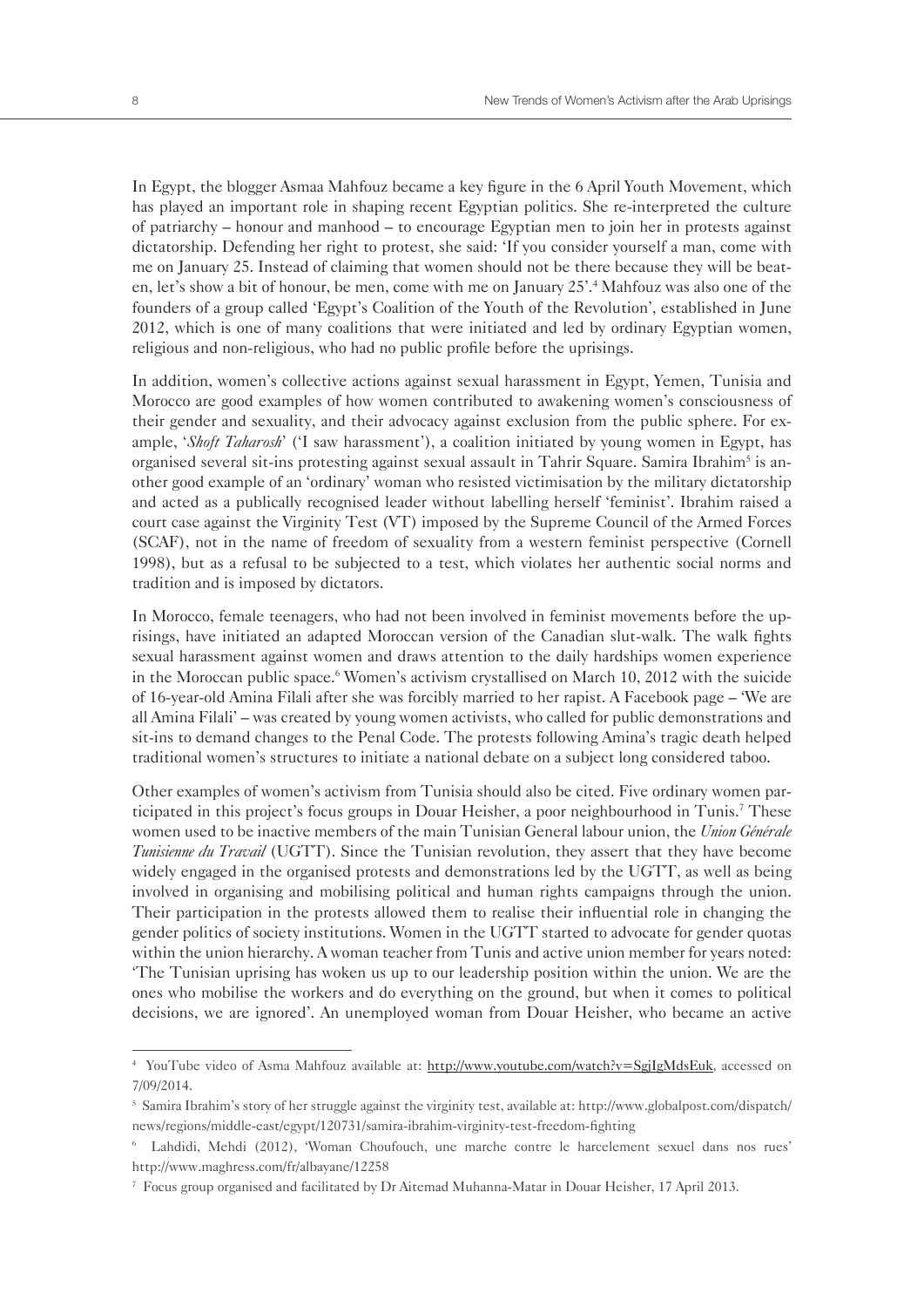member of the union after the uprising, added: 'I only registered in the union to find a job. Now that I have become so active, the union opened a door for me to be involved in other organisations and to create a great network with other activists in youth and women's groups'.

Through these different forms of public participation, Arab women learnt how to construct the meaning of citizenship and, as a result, to construct their gender identity and status. This cannot be fulfilled without the protection of their socio-economic and political rights (Meer and Sever, 2004). Through women's intensive participation in protests and demonstrations, ordinary women explored, discovered and experienced the power of their new voices and influence on their countries' politics. They enjoyed their influential role in everyday life encounters. According to the many young women interviewed for this project, through their participation in protests, they gained greater moral and social respect from their male partners, colleagues and family members, without publically advocating transgression of existing gender norms. These individual and collective actions undertaken by women with no prior normative feminist consciousness have encouraged them to question existing gender norms, whether by resisting, or by redefining them in a way that restores their sense of human dignity (Pratt, 2013).

#### Non-Feminist Female Leadership in Political Parties and the Dynamics of Power Manoeuvring

Arab women have also increased their role in political parties, particularly Islamist parties. The field research in the various countries shows that both moderate and radical Islamist parties have efficiently facilitated the political participation of their female members, especially in rural and poor communities. This is for several reasons. First, not unlike the previous secular ruling parties, moderate Islamist parties such as *Ennahda* in Tunisia, the Justice and Development Party (PJD) in Morocco, and to a lesser extent, the *Islah* party in Yemen, Hamas in the oPt and the Muslim Brotherhood in Egypt, were keen to gain international legitimacy for their moderate Islamist agendas, including their calls for equal citizenship and its constitutional foundations (Mustafa and Yousef, 2013).

Second, these parties have historically relied on women to mobilise local communities, to generate a public constituency and more recently, to mobilise voters during elections – all of which enabled them to come into political power (Pruzan-Jørgensen, 2012). Third, the governing Islamist parties in Morocco, Tunisia and Yemen have encouraged women's political participation as a means to strategise their disputes with both secular and radical salafi opponents. Research in Yemen found that the conservative opposition Shi'a *Houthi* movement is more active in instrumentalising their women's participation in public protests than the leftist Yemen Socialist Party (YSP). That being said, this strategy used by both the *Houthis* and the *Islah* party in Yemen does not necessarily mean that they support equal rights for women. Rather, the two opposing Islamist groups recruit women to publicly advocate for their political agendas. In Tunisia, *Ennahda* has also encouraged many female members to work in local communities, teaching people about moderate interpretations of Islam and undermining the political power of radical Islamists.

With the acknowledgment that women were instrumentalised by the political parties in general, and by Islamist parties in particular (Kassem, 2012), this dynamic of women's engagements in political parties has offered the opportunity for some individual women activists to be critical of the conservatism of their political parties, especially with regard to women's rights. Nawal al-Kebsi, a *Houthi* supporter, noted that most of the *Houthi* leaders are socially conservative towards women's political participation and activism. A similar situation applies to *Islah* women representatives, who also confirmed that conservative views against women are due to certain religious leaders who affect the institutional decisions of the party.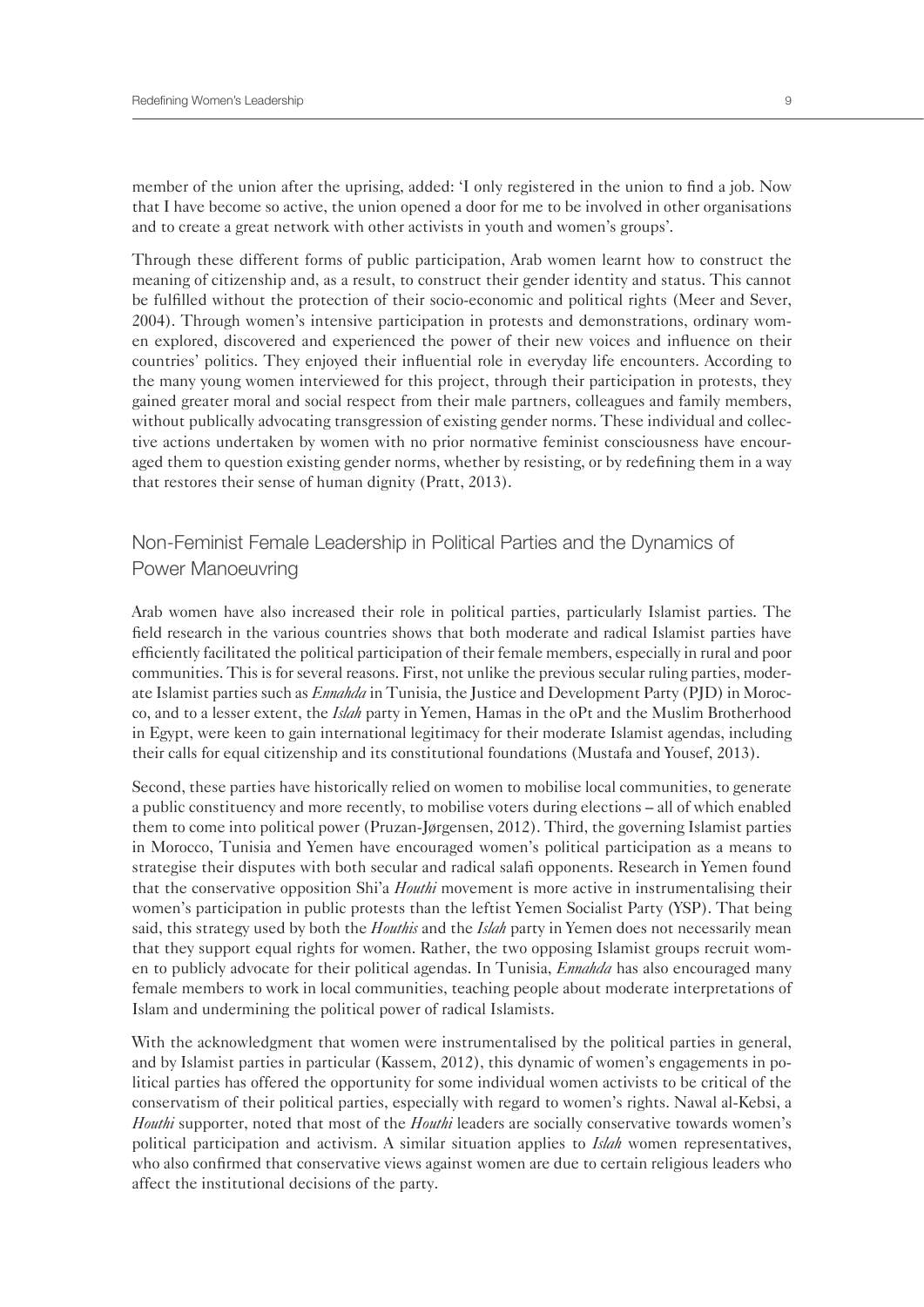Women's relative positions of power within the different Islamist political parties vary. Interviews with Islamist women's leaders in *Ennahda* and the PJD, and to a lesser extent in Hamas, reveal that they relied on their male political leaders to manoeuvre for power and to negotiate on gender- and non-gender-related issues. Although Islamist women interviewed refuse to call themselves feminists, many of them use women's rights discourses similar to their feminist counterparts. A woman leader in the PJD said: 'We avoid conflict by initiating dialogue. We agree on common things. We fight for women's rights and dignity. We call for their equal access to decision-making positions, and we combat all forms of violence and discrimination against women'.<sup>8</sup> Yemen's case differs slightly as female *Islah* members have prioritised their loyalty to the party over any other institution they are involved in. Nabila Saeed, *Islah*'s media officer, defends the importance of her party in achieving her political goals. She views her party as the only institution within the Yemeni political and tribal context that provides her with social security while also encouraging her to access power and political leadership. Islamist women leaders such as Saeed, living in a predominantly tribal and patriarchal society, bargain with patriarchal structures to achieve their goal of generating their public constituency and representation in local communities.

The trajectory of community-based women's activism in post-uprising countries has been largely influenced by the changing political context of the countries themselves and by shifting regional political alliances (Khatib and Lust 2014). Women leaders in political parties (both Islamist and secular) have tended to reshape their political and social alliances to remain in power. Examples include the Islamist women leaders representing the PJD alliance with the Monarchy in Morocco<sup>9</sup> and the alliance that some liberal feminists made with the military in Egypt (Abdel Kouddous, 2013; Traub, 2013). In most of the studied countries, these alliances have been enacted at the expense of consolidating an independent feminist agenda and raising voices based on building public constituency among the masses. The example of Egyptian liberal feminists' alliances with masculinised political forces raises a fundamental and critical question: On what political, economic and social basis should women shape their political alliances and strategise their struggle for the attainment of their rights?

Bargaining with patriarchy may be a necessary strategy during the process of women's empowerment in a certain context. However, the legitimacy of this strategy is only proven when women leaders, whether secular or Islamist, demonstrate their political willingness and capacity for power manoeuvring to dismantle such tribal and patriarchal structures, and to act as representatives of the masses of women rather than the political masculinised elites. Women's popular constituency is the major source of legitimacy for women's political participation and representation both at national and local levels; it is this constituency that gives women actual power for political manoeuvring with and within state institutions (Waylen, 2008). Otherwise, Arab women (whether Islamist or liberal) will remain hostage to masculinised political agendas and be at risk of being instrumentalised to serve the interests of the state's political elite.

<sup>8</sup> Interview conducted with Aicha Kendsi (representative of the PJD) by the Morocco country researcher, Hanan Darhour, 22 April 2013.

<sup>9</sup> Lamia Zaki in 'Bilan 2012 – Montée des protestations sociales et politiques', Royaume du Maroc. Bilans annuels de 1983 à 2013. Paris: La Découverte. www-cairn-info.acces-distant.sciences-po.fr/article\_p.php?ID.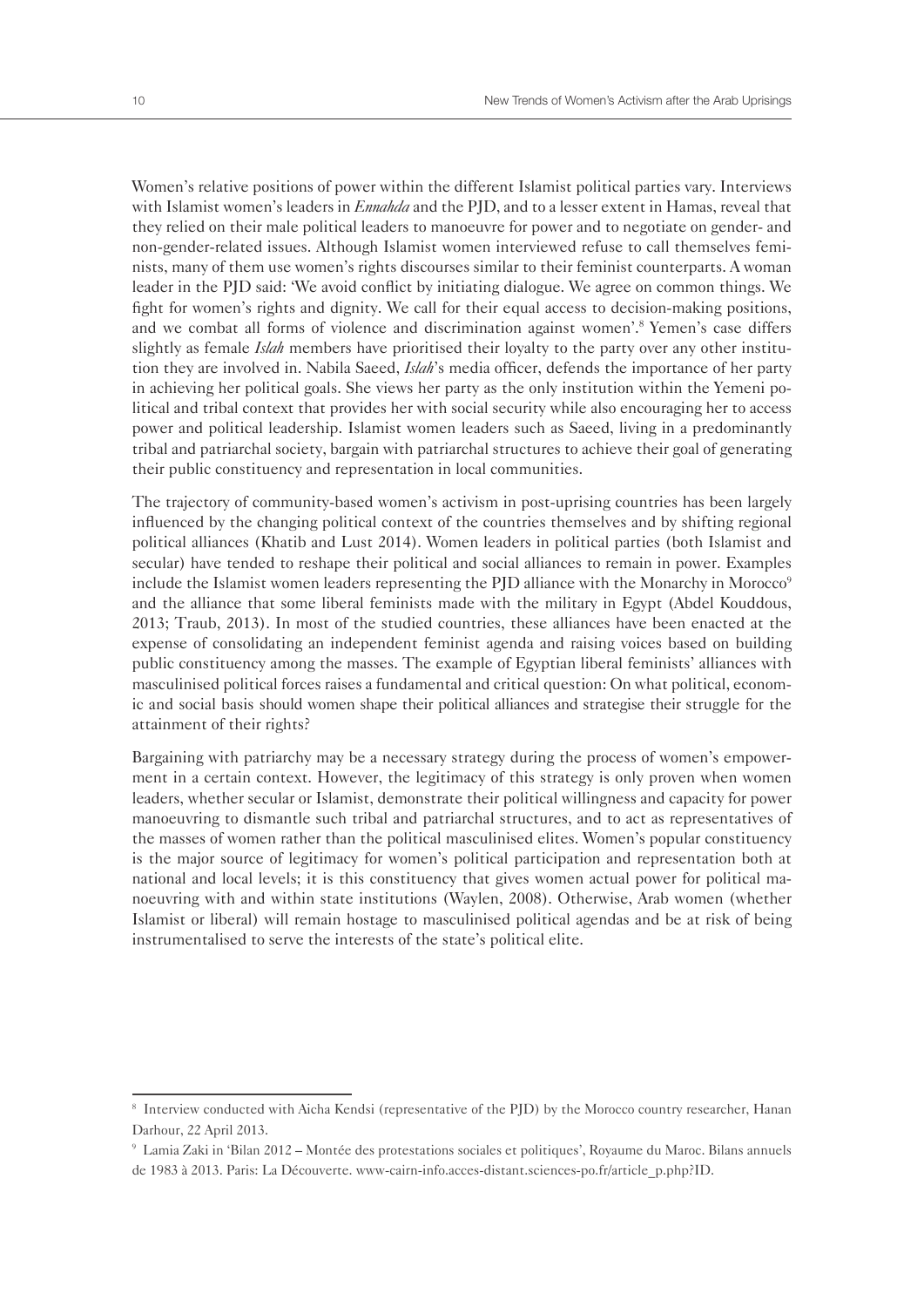#### Women's and Youth Community-Based Activism Challenging Traditional Feminism

Liberal feminists in Tunisia, Morocco, Egypt, the oPt and, to a lesser extent, Yemen have worked to influence and introduce gender equality through legislative change, with varying degrees of success. At the same time, however, based on both existing literature and empirical evidence, many Arab liberal feminist organisations shared three major characteristic shortcomings: elitism and failure to develop a public constituency; being misled by state feminism (Al-Ali 2002, Moghadam 2009, Sika and Khodary 2012, Bona 2013); and being driven by donor agencies' policies and agendas (Jad 2004, CARE International 2013)<sup>10</sup>. During the fieldwork for this research, newly emerged women's activists in local rural and urban communities criticised the style of work of old feminist organisations and emphasised the lack of influence these organisations have achieved to improve women's lives and their status in poor communities.

As the political sphere opened up for civil society during the Arab uprisings (Khatib and Lust 2014), middle-aged educated women and educated youth were among the first social groups to establish community-based organisations (CBOs) aimed at providing emergency material services, as well as awareness-raising for poor women and unemployed youth living in marginalised slums, neighbourhoods and rural areas. In contrast to some old feminist organisations working at the national level, the major concern of the newly emerged community-based organisations was to focus on and to represent the socio-economic problems and needs of poor women and families, while building the capacity of marginalised groups to manage their livelihood. Activists in these organisations rarely describe issues of legal reform and representation in macro-politics as priorities.

Another interesting finding related to the CBOs is that few of them are registered as women's organisations. They are led by educated middle-aged women, as well as by young men and women, and their major focus is poor families and unemployed youth. Two explanations for this can be offered: First, middle-aged religious and educated women were already involved in charity-based activities before the uprisings. They then exploited the civic freedom offered by the uprisings to establish their charity-based organisations, as witnessed in Tunisia, Egypt and Yemen. Second, new young leaders embraced the transferring of the collective sense of activism from the protests to local communities, where concrete forms of activism can be more effective and recognised.

Many youths in Tunisia, Egypt, the oPt and Yemen have managed to move beyond ideological, political and gender disparities to focus on issues of unemployment, poverty, insecurity and social disintegration. A young female representative of a CBO from the West Bank emphasised that women's CBOs are more cooperative with each other and are less influenced by political and ideological division between Hamas and Fatah than the bigger NGOs working at the national level. For her, CBOs' work requires field activities and daily interaction with poor women and their actual needs.

The majority of the newly emerged CBOs lack institutional and human capacity and work on an ad hoc basis, reflecting the desire and willingness to voluntarily serve their local community. Nevertheless, CBOs have not escaped the influence of key Islamist and secular political players, whether discursively or on their work. Therefore, CBOs are also polarised, reflecting the broader national political and ideological discrepancies. They may be grouped into two major categories: the majority are charitable, faith-based associations affiliated to Islamist political parties and/or movements; the others are development and youth CBOs that follow political parties, or traditional feminist and human rights organisations. However, the second group appears less concerned with ideological labelling than the first.

<sup>&</sup>lt;sup>10</sup> A Care International report argues that Arab women are often as critical as men of the donor policies and their politicisation to serve certain political actors at the expense of focusing on supporting the actual needs of women (2013: 20).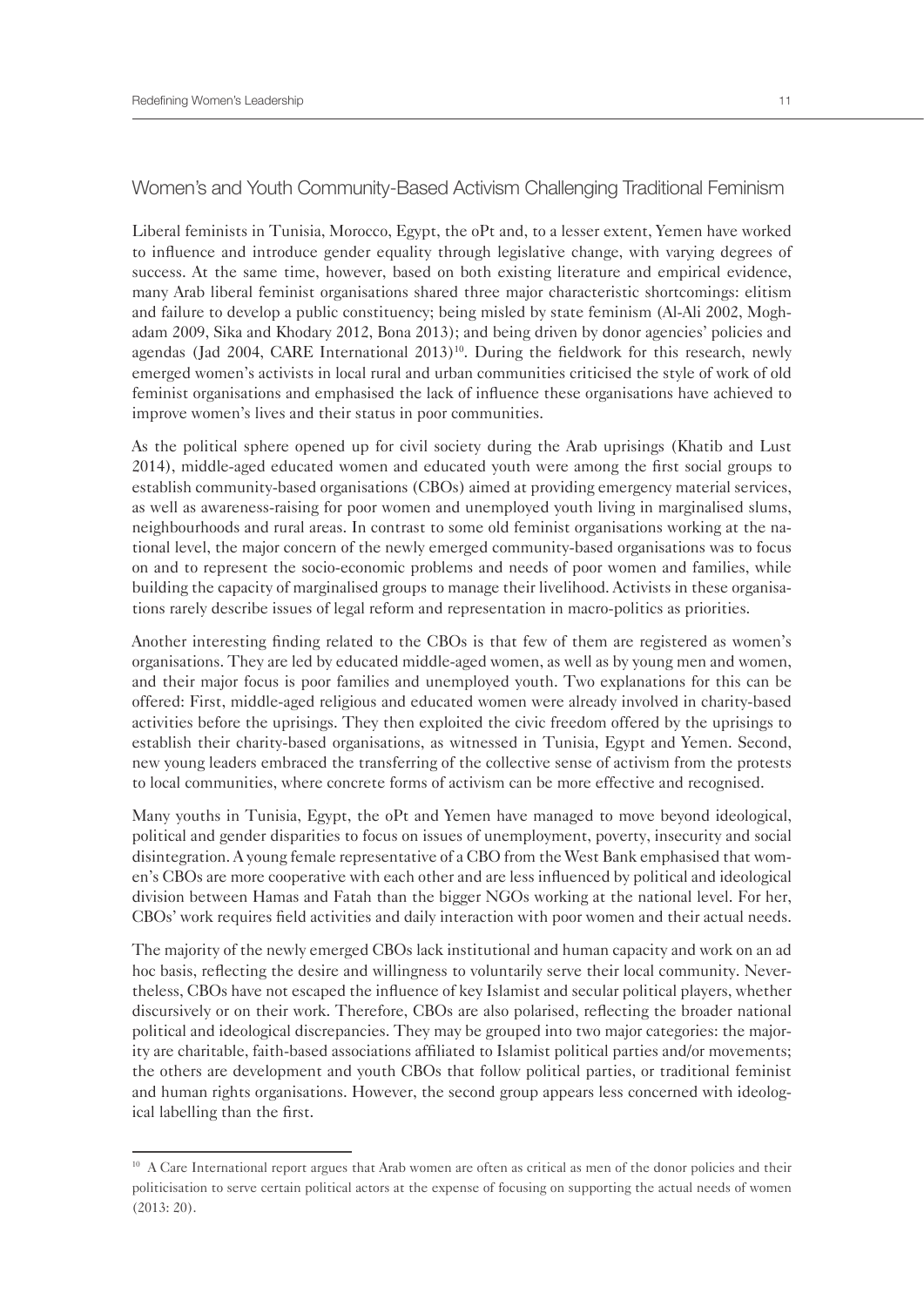Despite their different political affiliations, the two groups of CBOs work in multiple development sectors such as education, environment, health, cultural activities, vocational training and job creation in addition to humanitarian assistance. A few of them, particularly those that have relationships with older well-established feminist organisations or leftist political parties, work on advocacy, lobbying or awareness-raising on women's rights. However, the majority of newly-emerged CBOs in the five countries surveyed are led by local men and women, who draw on their familial, tribal and political networks in local communities to generate resources to operate.

Due to the persistence of centralised models of local governance, CBOs, and particularly their young leaders, are excluded from decision- and policy-making processes and positions in both national and local governance institutions and political parties. They are also rarely consulted in policy development or planning processes. Some Yemeni and Tunisian women community activists intimated that the CBOs' lack of financial and institutional capacity has forced some community leaders to jeopardise their institutional autonomy by connecting with political or tribal community leaders to gain financial support for the continued operation of their small associations. One woman, who chaired a new CBO in Tunis, said: 'All CBOs that you find operating properly and providing material support to poor people, these are supported by political parties as mobilising arms in local communities'.<sup>11</sup>

Within the prolonged context of insecurity, particularly in the oPt and Yemen, for young women activists working in CBOs, being affiliated to political parties provides them with a source of legitimacy and security, although it undermines their effective participation, autonomy and empowerment. A female community activist from Gaza said: 'We can't avoid political party frameworks – anything we do should be done within a certain political system. If we start any initiative as non-partisan, it will end up under a political party in one way or another'.12 In Yemen, the lack of access to influential institutional tools, social insecurity, political conflict, and the exclusive tribal culture of political parties have all had a devastating effect on women-focused CBOs. Because of this, these organisations have failed to remain independent and to establish their own civil institutions and professional careers.

Field research shows that some CBOs which managed to secure funding from donor agencies or large feminist and development NGOs, have become more concerned with professionalising their organisations, (i.e. searching for funding to recruit professional staff and develop institutional structures and networks with donor agencies), than working voluntarily in and with poor communities. This trend among newly-emerged CBOs in post-uprisings countries, similar to the history of CBOs in the oPt, entails the risk of NGOisation of CBOs (Jad 2004)13, which undermines the voluntary and representational spirit of youth activists, and reproduces the elitist discourse of development and women's empowerment.

<sup>11</sup> Interview conducted by Dr Aitemad Muhanna-Matar on 7 May 2013 with Dura, the director of Ma'an organisation based in Tunis.

 $12$  Quotation selected from a focus group with women's activists in Gaza and facilitated by Maisa Shquir, oPt country researcher in April 2013.

<sup>&</sup>lt;sup>13</sup> NGOisation in the Palestinian context refers to focusing on professionalising women's institutions to meet the institutional requirements of donors, which limits their influence at the local level. Islah Jad (2004) argues that NGOisation limits the struggle for national causes at the expense of projects geared towards priorities established by international actors.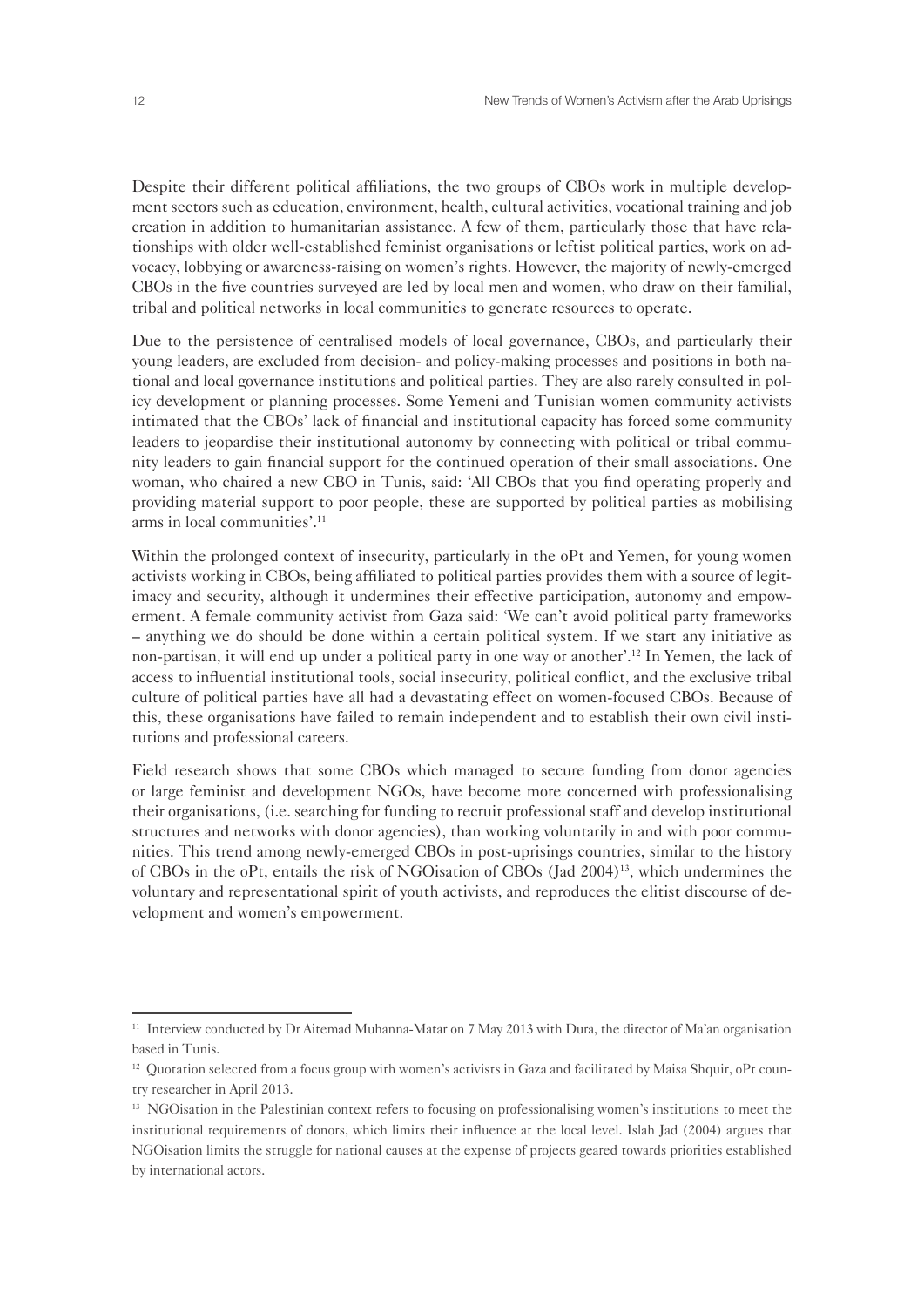Despite the criticism by some Islamist women's community activists of their political parties, they still prefer to keep their CBOs connected to the Islamist parties in order to legitimise their social interventions in local communities. Abeer Abdulrahman, a member of the *Islah*'s *shura* council in Aden, claimed that: 'Women's CBOs are affected by the agendas of various political forces, either Islamist or secular'. Najla Al Houthi, a leading member of the *Houthi* group, admitted that *Houthi* CBOs are established to serve the political agenda of the movement itself. Nevertheless, these women argue that, for women community activists, being affiliated with political parties provides them with greater space to work in local communities, generating social recognition in return.

This is, however, a subtle strategy used by Islamist women to mobilise for the political agendas of their political parties. As stated by some of the interviewees in Yemen, this strategy gives women a wider space to challenge the societal patriarchal and tribal gender norms, to create an opportunity to help women improve their education, work and reproductive health, and to fight against domestic violence and early marriage. For example, Nabila Saeed of the *Islah* Party in Yemen, and president of a well-established women's CBO *Fikrah* ('Idea'), declared that after the 2011 revolution, tribal sheikhs contacted her and other women leaders to discuss political issues.

In the oPt, Tunisia and Egypt, some respondents indicated that their CBOs act merely as implementers of development projects and programmes for big women's NGOs that are neither designed by them, nor represent the prioritised needs and issues of their local communities. However, these larger national organisations, Islamist and feminist, are often the only available sources of funding for CBOs to operate in the local communities. Although CBOs in Morocco face the same institutional problems, the fieldwork shows that some of them have had a different experience. During a focus group discussion conducted with representatives of newly emerged CBOs in the Sidi Moumen neighborhood of Casablanca,<sup>14</sup> women leaders talked about the newly established coalition of women's associations of Sidi Moumen. One said: 'The coalition helps us a lot in this respect [securing funding and institutional management] because we are now able to plan training together and to learn from each other on many levels. This is how we keep our sisterly relations'.15 Through this coalition, local CBO women activists plan to get the necessary support and training through sharing their experiences.

#### Unregistered Politically Independent Youth and Women's Community Initiatives

Beyond the formally-registered Islamist and non-Islamist CBOs affiliated to various national parties and institutions, a small number of youth and women's groups and initiatives emerged, opposed to the widespread political polarisation of society institutions. These groups and initiatives focus on the actual socio-economic problems of their local communities. The fieldwork found that these are attractive to many young men and women, who are frustrated with the Islamist/secular polarisation and its socially fragmenting effects.

This form of activism relies on the individual capacities, commitments and contributions of group members, as well as some donations from locals, purposely avoiding the reliance on actors and resources from beyond the community. Hence, activists think that this form of activism is the most sustainable because it relies on the community's existing financial, human and institutional capacities to organise collective actions. However, in extremely poor isolated neighbourhoods and communities, the resources that can be mobilised may be quite scarce, thus, the capacity to provide large-scale services to many people becomes severely limited.

<sup>&</sup>lt;sup>14</sup> Sidi Moumen, one of the research sites, is a suburb of north-east Casablanca.

<sup>&</sup>lt;sup>15</sup> Focus Group conducted and facilitated by the Morocco country researcher, Hanan Darhour, in Sidi Mamoun-Casablanca, 26 April 2013.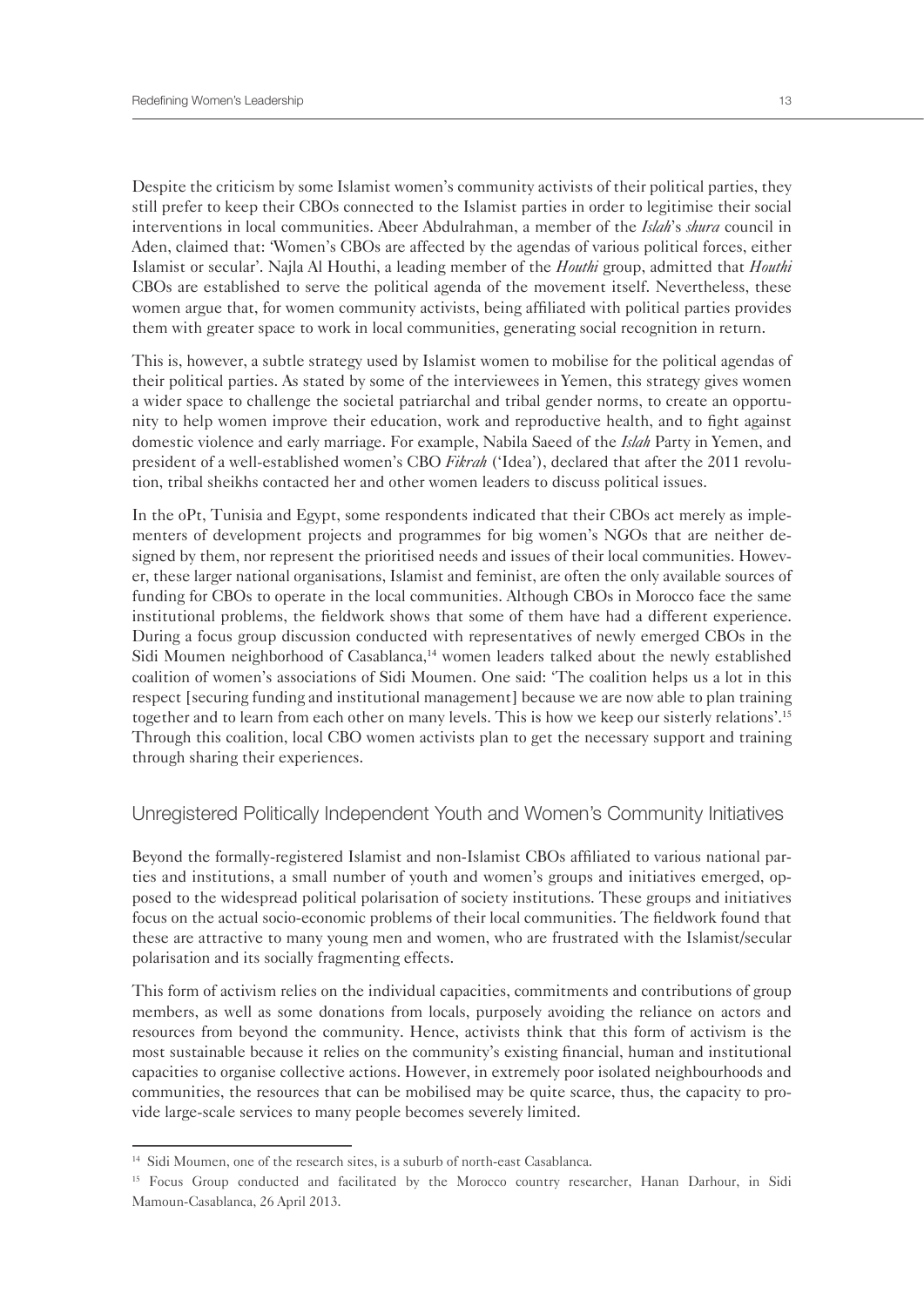These community-based initiatives tend to be grounded in a moderate Islamist, or moderate secular, mindset and they avoid factional Islamist and secular politics in their civic institutional work. Youth initiatives such as 'Young Leadership Entrepreneurs' in Tunisia and the '15 March: Youth against Division' movement in the oPt are important examples of young men and women exercising their agency in a critical and constructive manner by resisting the fragmentation, polarisation and elitism fuelled by traditional political parties and large feminist and human rights organisations.

These young activists are critical of sex-segregated forms of women's activism. They asserted during interviews that they prefer working with youth and development organisations, rather than women's organisations, where they have common issues of concern. These young men and women are also critical of the generational gap between traditional political and women's organisations and the youth and the centralised form of leadership in these organisations. Ahlam of the 'Young Leadership Entrepreneurs' in Tunisia noted:

'Traditional feminist organisations do not create a new generation of leaders who may threaten their power. These organisations are led by feminists who have a strong connections with the international community, but who still do not know how to give us, young men and women, space to learn and develop our skills of leadership'.16

A Palestinian female member of the '15 March' initiative said: 'We should have a youth quota… to guarantee our right to political participation'. Another Palestinian woman activist criticised political parties: 'Old political leaders are the ones who taught young people intolerance… in order for them to remain in power at the expense of our actual needs and problems'.17

Another unregistered community initiative led by middle-aged women comes from Egypt. Um Ziad belongs to a group of middle aged religious women activists who initiated a community-based project in Saft Laban, a poor neighbourhood in Cairo. She was motivated by her religiosity to serve her local community. She suggested collecting an Egyptian pound each day from small shops for repainting the school walls. Men were responsible for the distribution of plastic bags to households and gathering cans and plastics for recycling; the money generated from the sale of the recycled materials was used to rebuild local community infrastructure. Also, the level of sexual harassment against women has become increasingly worrying and disturbing in post-uprising Egypt. In the same area of Saft Laban, an initiative was developed by local women to fight sexual harassment through religious education. Middle-aged religious women talked to teenagers and educated them about how to use the moral virtues of Islam to confront such disrespectful practices.

As the field research in these five countries indicates, the traditional political parties and larger organisations, whether Islamist or secular, fail to provide a constructive, conducive atmosphere or leadership for aspiring men, women and youth who are interested in becoming more politically engaged and who are often tired of divisive identity politics that fragment their society. As a result, these activists seek out and create other, more constructive, spaces and initiatives within their own communities where their efforts can counter polarisation and exclusion. In doing so, they learn to mobilise local resources, work with others and develop, practise and shape more accountable and representative forms of leadership, while contributing to their own community's development.

<sup>&</sup>lt;sup>16</sup> Skype interview conducted between Dr Muhanna-Matar and Ahlam, 29 April 2013.

 $17$  These quotations are selected from a focus group conducted with youth activists in Gaza City on 7 April 2013 by oPt country researcher, Maisa Shquir.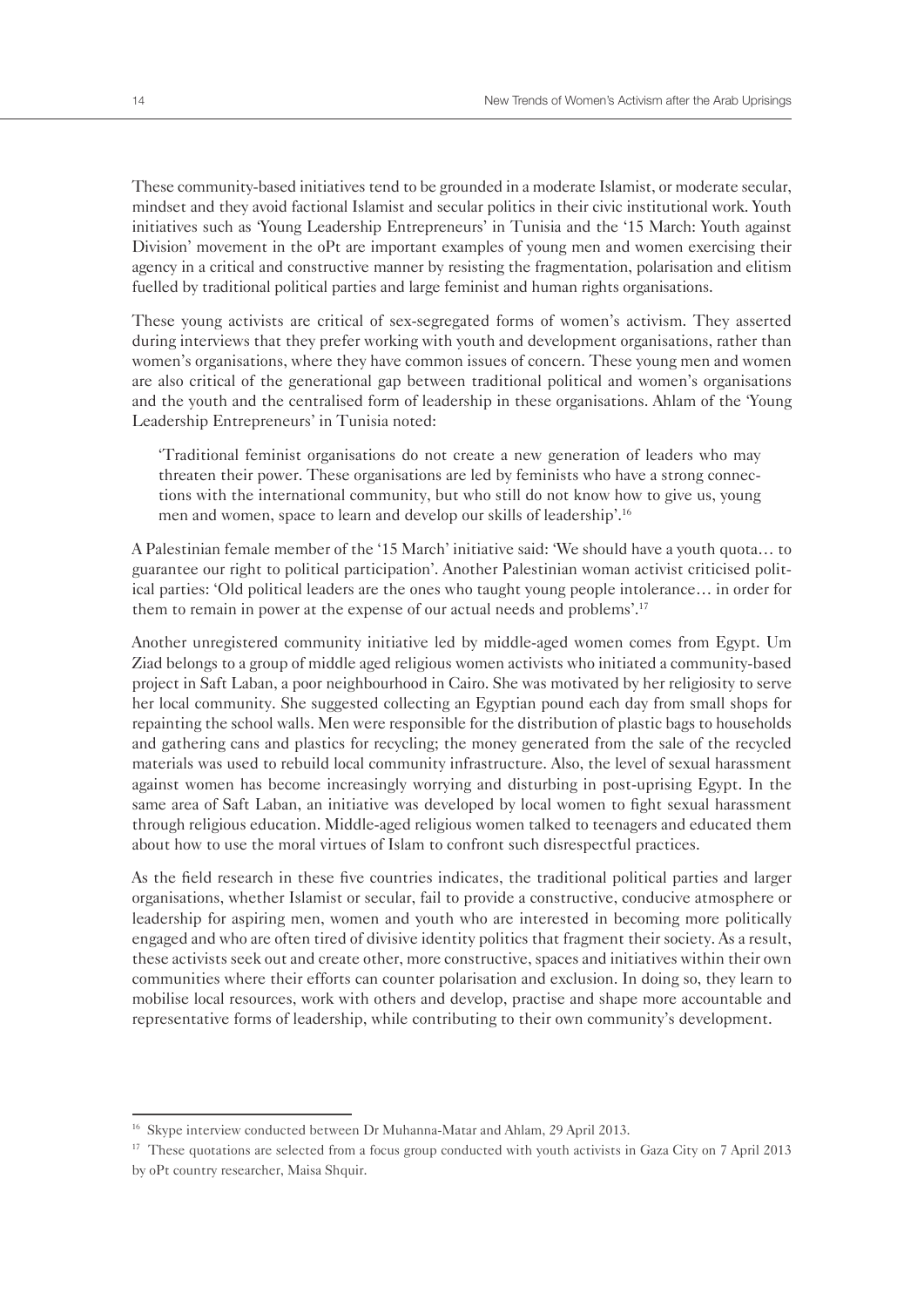#### Donor Policies and CBO Attitudes Towards Donors

Before 2011, the policies of bilateral and multilateral donors and their partners in international NGOs were criticised for funding programmes and projects controlled by authoritarian Arab regimes. Another criticism of international donors is that while they do not partner Islamist organisations, they have sometimes supported repressive and corrupt regimes and their elites (including in some instances, regime-affiliated civil society organisations). Because of the time and resources required to administer grants made to local organisations, donor agencies often prefer to fund a few larger, well-established organisations rather than small CBOs (Malmvig and Lassen, 2013).

According to the field research in the five countries, donors' efforts to support women's political participation and economic empowerment vary due to the security and socio-economic priorities in each country, with donors having limited impact on gender policies and women's political participation. For example, UN agencies have continued running programmes for women's empowerment and for the elimination of violence against women, although they have recently begun reorienting their focus towards women's economic development and empowerment in marginalised areas. Other donor representatives interviewed, such as USAID and DFID, stated that they have reassessed their funding policies and partnership criteria concerning poverty alleviation and good governance and are now targeting poor rural areas, particularly in Yemen.

Newer CBOs have little or no experience of working with foreign donors and have felt quite excluded by these agencies. Most Islamist women's CBOs interviewed, both independent and those affiliated to Islamist parties, considered some donors to be biased against them.18 Apparently, donors have claimed that the work of Islamist women's CBOs is inconsistent with the gender commitments and framework adopted by international agencies (i.e. international norms and human rights conventions such as the Committee on the Elimination of Discrimination against Women (CEDAW)). International donors are perceived by women leaders to be selective in supporting CBOs. They mostly support secular civil society women's organisations, and ones that have good institutional capacity, and ignore the new civil society organizations that have no institutional, human and financial capacity. Kawthar, who works at the general assembly of charity organisations in Tunisia, commented on the international agencies' policies and performance. She said:

'International donors need to look at us as equal civil society organisations aiming to develop women and the entire society without imposing their own perceptions and conditions. This is the democracy that secular women's organisations advocate for – don't judge us before we talk to each other and negotiate all issues'.19

In Yemen, many criticise donors' lack of transparency and failure to consult with local CBOs when developing funding policies and priorities. Ibtihaj Al-Khiba, a Yemeni activist and development consultant, is also critical of donors' funding policies and mechanisms, citing their top-down nature and unfriendly and time-consuming funding procedures, which result in local CBOs spending more time trying to secure funding than fulfilling the needs of women and communities.

In all five countries surveyed, the relationship between donors and CBOs was characterised by mistrust, ineffective coordination and poor communication. While donors are concerned with financial transparency, new CBOs have not yet developed the professional capacity to meet the complicated financial and institutional requirements of donors and grant mechanisms.

<sup>&</sup>lt;sup>18</sup> Some of this bias may stem from Islamist parties and movements such as Hamas being listed on the US and EU lists of terrorist organisations.

<sup>&</sup>lt;sup>19</sup> Kawther participated in a focus group conducted in Tunis, 7 April 2013.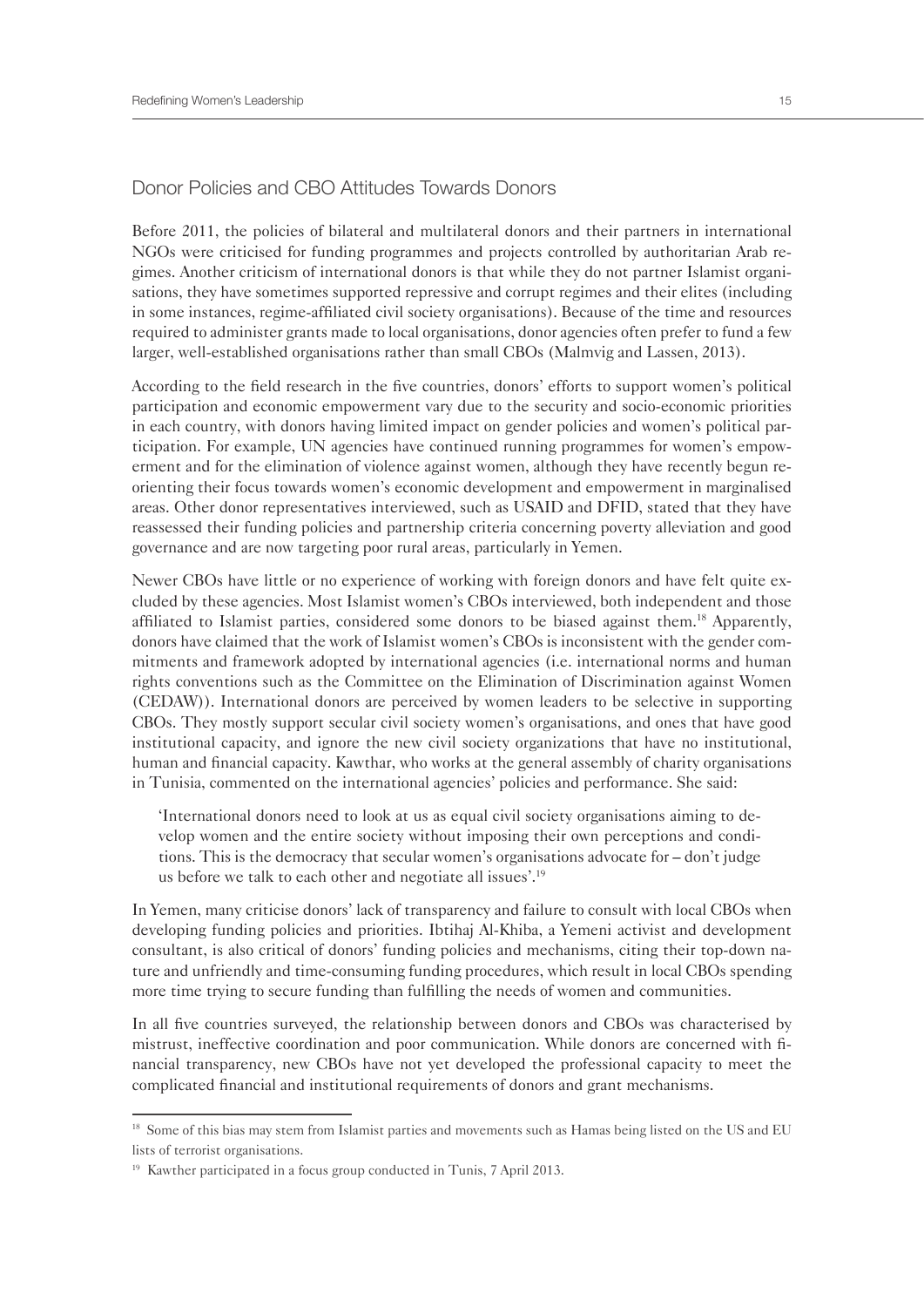Rather than investing time, training and resources into assisting new CBOs with developing their programmes, many donors opt for the easy path by partnering with well-institutionalised women's organisations and leaving young CBOs to their own devices in mobilising much-needed resources. These donor policies and practices risk further widening the divide between well-established feminist organisations and CBOs and arguably send a clear message that more elitist feminist work and organisations are supported at the expense of grassroots and community-level initiatives with the poor.

#### Re-Defining Women's Leadership and Empowerment: Opportunities and Risks

The Arab uprisings' new forms of women's activism challenge the essentialist feminist argument that women's activism and leadership has to be framed within a common united goal of gender equitable social transformation (Batliwala 2011). Mobilising women's leadership in the specific context of post-uprisings Arab countries may need to go beyond the normative ideological framing of feminist leadership because there are large numbers of women activists who consciously and freely prefer to practise their leadership beyond the standardised criterion of feminism, that is confined to the goal of gender equality. Some Islamist women leaders rely on their religion as a source of reference to struggle against all forms of aggression and violence that dehumanise women.

Within the political, religious, sectarian and territorial divisions in the post-uprisings context, the process of women's political participation creates opportunities for women activists to challenge stereotypical gender performance. They learn and experience their gendered self differently, and as a result, they adapt the performance of their gender to respond to the changing context. Many young Muslim women activists in the countries studied have demonstrated a high capacity to create their own understanding and enactment, and to act autonomously and critically. Some young women leaders learn feminism through their experience of political and social activism. This involves understanding the local context and its diversity and reflecting on their actual exercise of political agency, where they can meet their interest in and desire for social and political recognition in the local community and/or at the national level. In this context, women leaders freely and willingly shape the gender goals behind their activism and leadership through their everyday experiences, whether they believe in gender equality as an ultimate goal of their exercise of agency or not.

The contextual understanding of women's leadership revealed in this empirical research appears inconsistent with the normative feminist understanding of leadership that draws upon a particular political standpoint which basically aims to challenge patriarchy. Feminist leadership is concerned with achieving gender equality and justice, and it requires leaders 'to undergo a process of personal transformation, consciousness-raising, and internalisation of feminism' (Antrobus, 2000: 52). Yet, in the context of post-uprisings countries, internalising feminism is not necessarily a condition for women's exercise of their agency and leadership, or for building their capacity to make social and political change.

However, feminist leadership is possibly achieved as an outcome of non-feminist women activists' habituation or performance of non-stereotypical gender roles that are situationally encouraged and recognised by the public at certain times and in certain places. Some other women leaders may also choose to freely exercise their leadership to advocate for 'authentic' gender symbolism (norms), which are morally defined against 'Western' gender norms (Pratt 2013). As revealed in this research, non-feminist leaders, such as Islamist women activists, practice non-stereotypical gender norms and act equally with men in several domains for the purpose of mobilising Islamist ideology that does not necessarily call for gender equality. According to Judith Butler (2004: 42), this is 'a dynamic used by agents to legitimise the authority of a certain ideology'.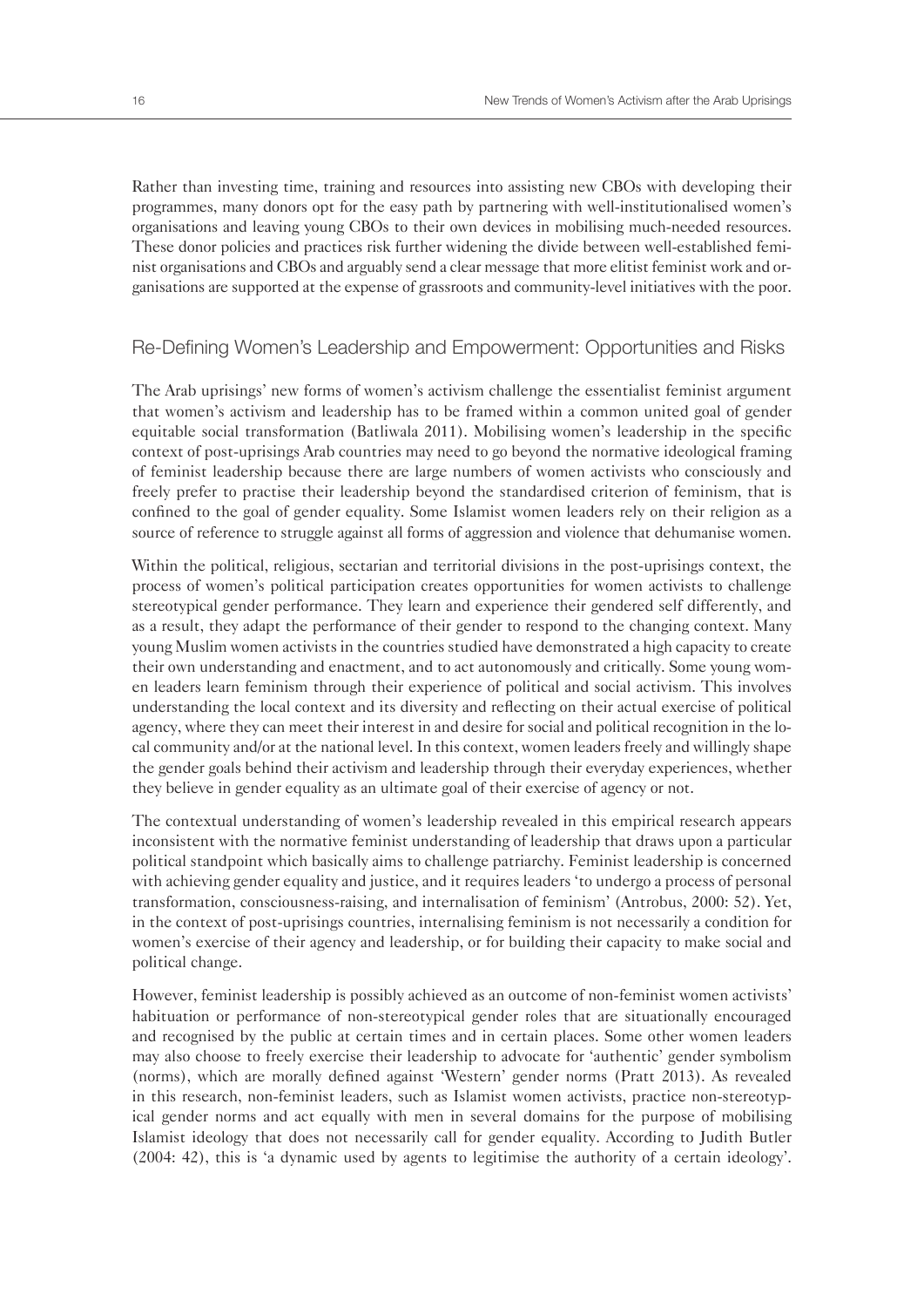Although the performance of non-feminist leaders does not operate within Butler's post-structural framing of resistance against patriarchy, it successfully contributes to redefining and re-signifying gender norms within the moral framework of Islamic tradition, as Islamist women consider religion the major source of their empowerment (McNay 2000).

Non-feminist Arab women leaders' potential to transform their political leadership has been proven. Women's practice of power manoeuvring within patriarchal and tribal society institutions has succeeded in constructing new gender practices (roles and relations) that challenge their social and political exclusion and marginalisation. By focusing exclusively on feminist leaders, and on more experienced feminist organisations, one risks missing the opportunity of working and building relations with these equally important non-feminist women leaders and fostering a better and more localised meaning of feminist leadership and empowerment.

Women's organisations, whether faith-based or secular, all agree that priority has to be given to working with and for poor, illiterate and rural women to end their socio-economic marginalisation. This consensus provides an important opportunity for re-framing the approach to women's empowerment. All women's organisations need to develop a holistic approach where women's individual socio-economic, civil and political rights are not perceived as separate from the rights of men, children and the elderly within households, local communities or at the national level. Focusing exclusively on women's rights in an isolated manner leads to decontextualising the process of women's empowerment and failing to shape interventions that are responsive to local women's needs and dynamics of action in their daily lives.

#### **Conclusion**

While the various post-uprisings Arab political contexts required women to change the regular performance of gender norms and to act differently (for specific contextual political reasons), the new performance of gender has the potential to transgress social and cultural norms within male-dominated political parties and other tribal and patriarchal societal institutions. This is illustrated in the repetition of non-stereotypical gender practices and the knowledge and capacity women acquire throughout their social and political engagement in the public sphere. Yet, it remains to be seen whether the new generation of youth and women activists will manage to continue their organising and mobilising efforts and build a genuine, organic women's movement which better responds to women's lived realities and their socio-economic problems and needs. The real danger remains that the new trend of women activism and leadership could be easily coopted and instrumentalised by the larger political actors and state elites.

In the specific context of post-uprisings Arab countries, in order to effectively recognise and build women's leadership capacity and an independent women's agenda, one needs to move beyond the normative measures of feminist leadership and to focus on the actual experiences and dynamics of activism undertaken by women to gain social and political recognition, both in formal and informal politics. This approach has the potential to provide a wider space for newly emerged women leaders to become critical of their individual gender histories and their ideological/political orientations. This approach also enables women to resist patriarchal gender norms from within tribal and male-dominated political institutions to meet their quest for power and desire to be socially and politically recognised in their local communities.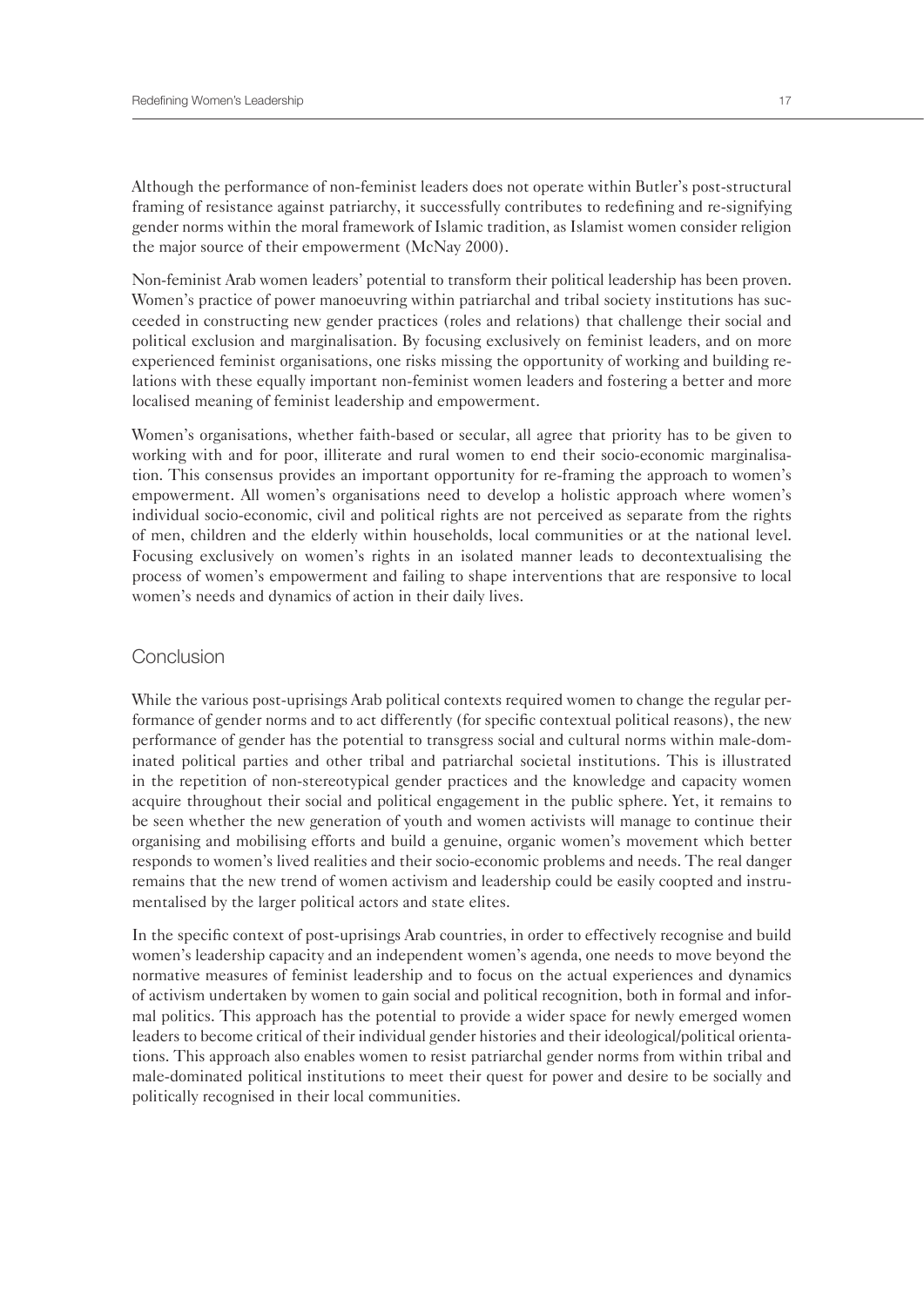A focus on gender legislative and policy-change at a national macro-political level risks excluding the new women leaders and their community organisations and initiatives. These play a crucial role in reconfiguring gender relations in traditional local communities that are barely reached by elitist feminist organisations. It is the local constituency that new women activists and leaders generate, through working in and with their local communities, which gives them actual power for political manoeuvring with and within state institutions.

#### Recommendations for International Donors

- Support non-feminist leaders and encourage mutual learning between non-feminist and feminist leaders to widen the opportunity for developing a common ground for working on gender-specific issues;
- Support women to develop independently and to shape their political and social alliances not only for meeting international requirements of gender quota, but more importantly to strengthen the credibility of their representation amongst local people;
- Support women leaders to participate in local governance by developing their conceptual knowledge, understanding and skills of transparent and accountable governance;
- Partner women leaders in various non-feminist organisations, such as political parties, labour and student unions, and unregistered women's community initiatives that position women in power;
- Reassess the relevance of development and feminist discourses to the local context, and re-apply the intervention strategies and programmes to be more responsive to women;
- Encourage regular meetings between older feminist and human rights organisations and political parties, and young men and women leaders and activists working in various sectors and from diverse socio-economic and geographical backgrounds;
- Treat CBOs as equal partners based on participatory development, bottom-up approaches and transparent and accountable models of governance in which no actor is excluded due to either ideology, political orientation or religious conviction;
- Facilitate women's access to a range of local and municipal services, as well as the labour market. These services enable CBOs to organise activities that are responsive to the actual problems and needs of local people, and as a result create trust between CBOs and local communities;
- Develop flexible and accessible funding procedures to enable new CBOs and unregistered youth and women's initiatives to access these funding opportunities.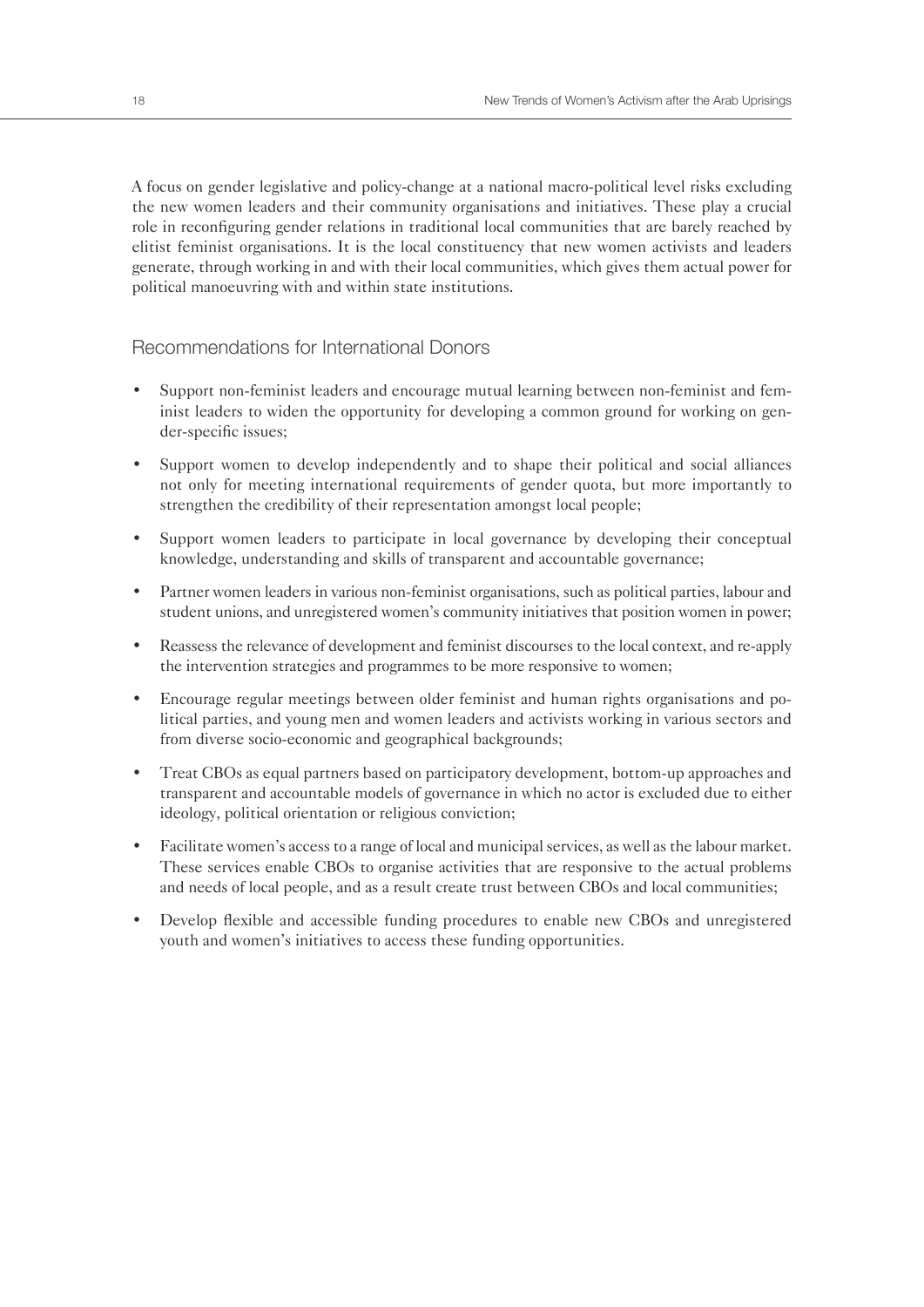#### **Bibliography**

Abdel Kouddous, Sharif (2013), 'What Happened to Egypt's Liberals After the Coup?', *The Nation*, 1 October, available at http://www.thenation.com/article/176445/what-happened-egypts-liberalsafter-coup#

Al-Ali, N. (2002), *Women's Movements in the Middle East: Case Studies of Egypt and Turkey,* Geneva: United Nations Research Institute for Social Development, available at http://eprints.soas-.ac.uk/4889/

Antrobus, Peggy (2000), 'Transformational Leadership: Advancing the Agenda for Gender Justice', *Gender and Development* 8 (3), 50-56.

Badran, Margot (2009), *Feminism in Islam: Secular and Religious Convergences.* Oxford: Oneworld Publication.

Batliwala, S. (2011), 'Feminist Leadership for Social Transformation: Clearing the Conceptual Cloud', *CREA,* available at http://web.creaworld.org/files/f1.pdf, accesed in 20/08/2013.

Bona, Mhabeni (2013) *Arab Women/Arab Culture(s): Reflections on Feminist Multicultural Discourse in the Wake of Mona Eltahawy's 'Why Do They Hate Us?'* Trans-Scripts (3), available at http://www.humanities.uci.edu/collective/hctr/trans-scripts/2013/2013\_03\_17.pdf

Butler, Judith (2004), *Undoing Gender.* New York: Routledge, Taylor & Francis.

Care International (2013), *Arab Spring or Arab Autumn? Women's political participation in the uprisings and beyond: Implications for international donor policy.*

Cornell, Drucilla (1998). *At the Heart of Freedom: Feminism, Sex, and Equality.* Princeton, N.J.: Princeton University Press.

El-Mahdi, R. (2011), 'Does Political Islam impede gender-based mobilization? The case of Egypt', *Totalitarian Movements and Political Religions,* 11 (3-4), pp. 379-396, available at http://www.-tandfonline.com/doi/abs/10.1080/14690764.2010.546114#.UpinG8RlXAk

Goulding, K. (2009), 'Unjustifiable Means to Unjustifiable Ends: Delegitimising Parliamentary Gender Quotas in Tunisia', *Al-Raida,* Issue 126-127, available at http://inhouse.lau.edu.lb/-iwsaw/ raida126-127/EN/p001-105.pdf

Jad, Islah (2004), 'The NGO-isation of the Arab Women's Movement', *IDS Bulletin,* Volume 35, Issue 4, pp: 34–42.

Kassem, S. Fatima (2012), 'A cup half-full or half-empty: is a "Women's Spring' inevitable in democratic transitions?", in *Is the Arab Awakening Marginalising Women?*, Middle East Program Occasional Paper Series, Wilson Center, Summer, available at http://www.wilsoncenter.org/sites/default/ files/-Arab%20Awakening%20Marginalizing%20Women\_0.pdf

Khatib, Lina and Lust, Allen (eds) (2014), *Taking to the Streets: The Transformation of Arab Activism.*  Baltimore: John Hopkins University Press.

Khader, Serene (2012), *Liberalism and Feminist Ethnocentrism.* A paper presented at the University of Pennsylvania Global Gender Seminar, see abstract available here: http://www.sas.upenn.edu/gsws/ content/global-gender-seminar-featuring-serene-khader-liberalism-and-feminist-ethnocentrism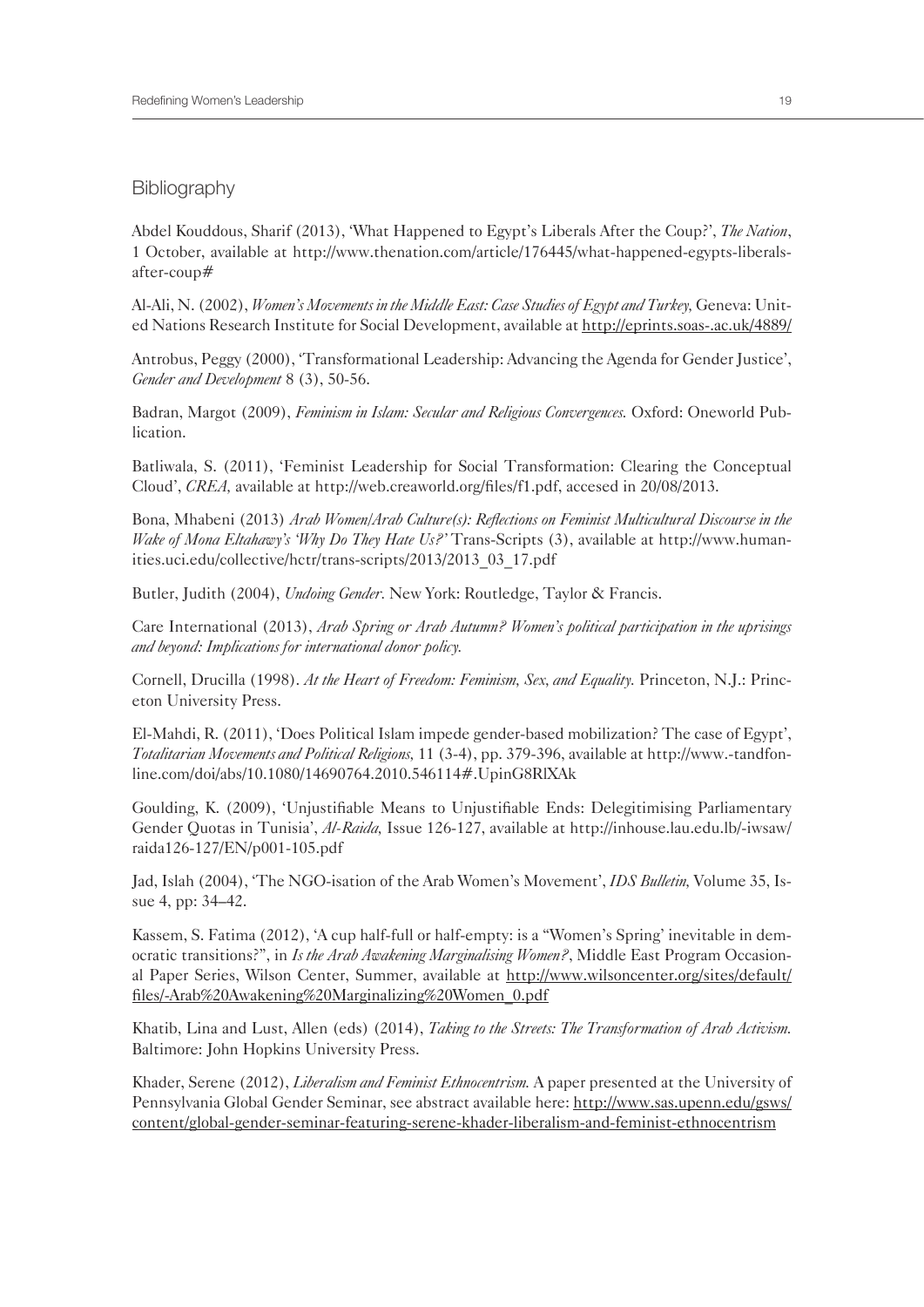Malmvig, Helle and Lassen, M. Christina (2013), *The Arab Uprisings: Regional Implications and International Responses, Transitions in the Arab World,* published by Danish Institute for International Studies (DIIS), Copenhagen, available online at http://www.iemed.org/observatori/arees-danalisi/ arxius-adjunts/anuari/iemed-2013/Malmvig%20Lassen%20Arab%20Uprisingsuprising%20Regional%20Implications%20EN.pdf

McNay, Lois (2000), *Gender and Agency: Reconfiguring the Subject in Feminist and Social Theory,* Cambridge: Polity Press.

Meer, Shamim and Sever, Charlie (2004), *Gender and Citizenship,* Overview Report. BRIDGE, Development-Gender, Institute of Development Studies, Sussex University.

Moghadam, Valentine (2009), 'Women Politics and Gender Quotas', *Al-Raida,* Issue 126-127, available at http://inhouse.lau.edu.lb/iwsaw/raida126-127/EN/p001-105.pdf

Mustafa, Mohanad and Yousef, Ayman (2013), 'The Interaction of Political Islam with Democracy: The Political Platform of the Muslim Brotherhood in Egypt as a Case Study', *International Journal of Humanities and Social Science,* Vol. 3, No. 11, pp: 144-153.

Pratt, Nicola, 'Egyptian Women: Between Revolution, Counter-Revolution, Orientalism, and "Authenticity"', *Jadaliyya,* 6 May 2013.

Pruzan-Jørgensen, E. P. (2012), 'Islamic Women's Activism in the Arab World', DIIS, February, available at http://subweb.diis.dk/graphics/Publications/Policybriefs2012/PB-Islamic-Womens-Activism\_web.pdf

Salim, Zakia (2011), *Between Feminism and Islam: Human Rights and Sharia Law in Morocco.* Minneapolis: University of Minnesota Press.

Senigeur, H. (2011), 'Au Maroc, les Islamistes ont bien pour mission de relégitimer le roi', *Liberation Monde,* 2 December, available at http://www.liberation.fr/monde/2011/12/02/au-maroc-les-islamistes-ont-bien-pour-mission-de-relegitimer-le-roi\_778844, translated by Hanane Darhour.

Shaikh, Sa'diyya (2003), 'Transforming Feminisms: Islam, Women, and Gender Justice', in *Progressive Muslims,* edited by O. Safi (147-162), Oxford: OneWorld, 2003.

Shreen A. Khan & Knut Fournier (2012), Islamic Roots of Feminism in Egypt and Morocco, *Journal of International Service,* Vol. 20, No. 1 (120-131), available at: http://ssrn.com/abstract=2010805

Sika, Nadine and Khodary, Yasmin (2012), One Step Forward, Two Steps Back? Egyptian Women within the Confines of Authoritarianism, *Journal of International Women's Studies,* 13 (5), pp. 91-100. Available at: http://vc.bridgew.edu/jiws/vol13/iss5/9.

Singerman, Diana (2013) 'Egyptian Uprising', *Journal of Middle East Women Studies,* Vol. 9, No.3.

Traub, James (2013), 'The Liberal Dark Side: Why rationalizing Egypt's coup as a necessary evil is so self-destructive', *Foreign Policy,* 9 August, available at http://www.foreignpolicy.com/articles-/2013/08/09/the\_liberal\_dark\_side\_egypt\_morsy

Waylen, Georgina (2007). *Engendering Transitions: Women's Mobilization, Institutions and Gender Outcomes.* Oxford: Oxford University Press.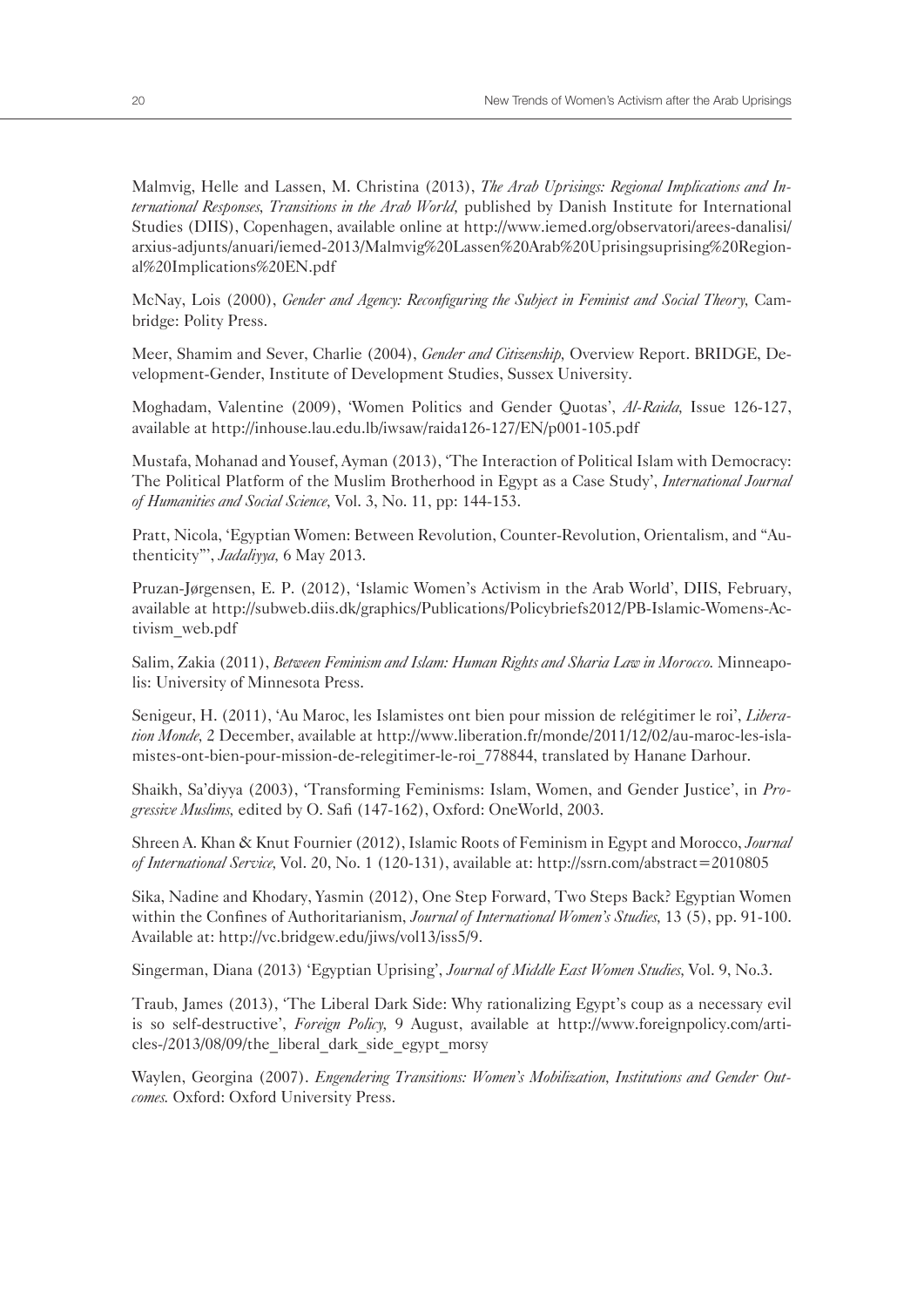#### **Transboundary Climate Security: Climate Vulnerability and Rural Livelihoods in the Jordan River Basin**

Dr Michael Mason, Dr Ziad Mimi

This paper presents the findings of the research project led by Dr Mason in collaboration with Birzeit University, addressing climate vulnerable rural communities within the national territories of the watershed of the Jordan River (Lebanon, Syria, Jordan, Israel and the occupied Palestinian territory) which is perhaps the most physically and polically stressed river basin in the world, critically applying a human security approach. The aim of the research is to develop improved policy responses for climate risk management within the Jordan River Basin through a better understanding of the linkages between climate change, adaptation and human security.

#### **The Uprising of the Marginalised: A Socio-Economic Perspective of the Syrian Uprising**

Dr Shamel Azmeh

More than three years into the Syrian uprising, the socio-economic roots of the protests movement, that later became one of the bloodiest conflicts in the history of the Middle East, are being observed. While it has been observed that the Syrian uprising, contrary to some 'Arab Spring' countries, has been an uprising of more marginalised social groups with a strong role of poorer segments in the society particularly rural and rural-to-urban migrants, the socio-economic explanation for this is still underdeveloped. In this paper, LSE Fellow Dr Shamel Azmeh examines the political and socio-economic compromise that underlined the rule of the Ba'ath party in Syria for four decades and unpacks how a combination of internal and external shifts that started in the 1990s and intensified in the 2000s led to the erosion of this compromise providing the background of the events that began in 2011.